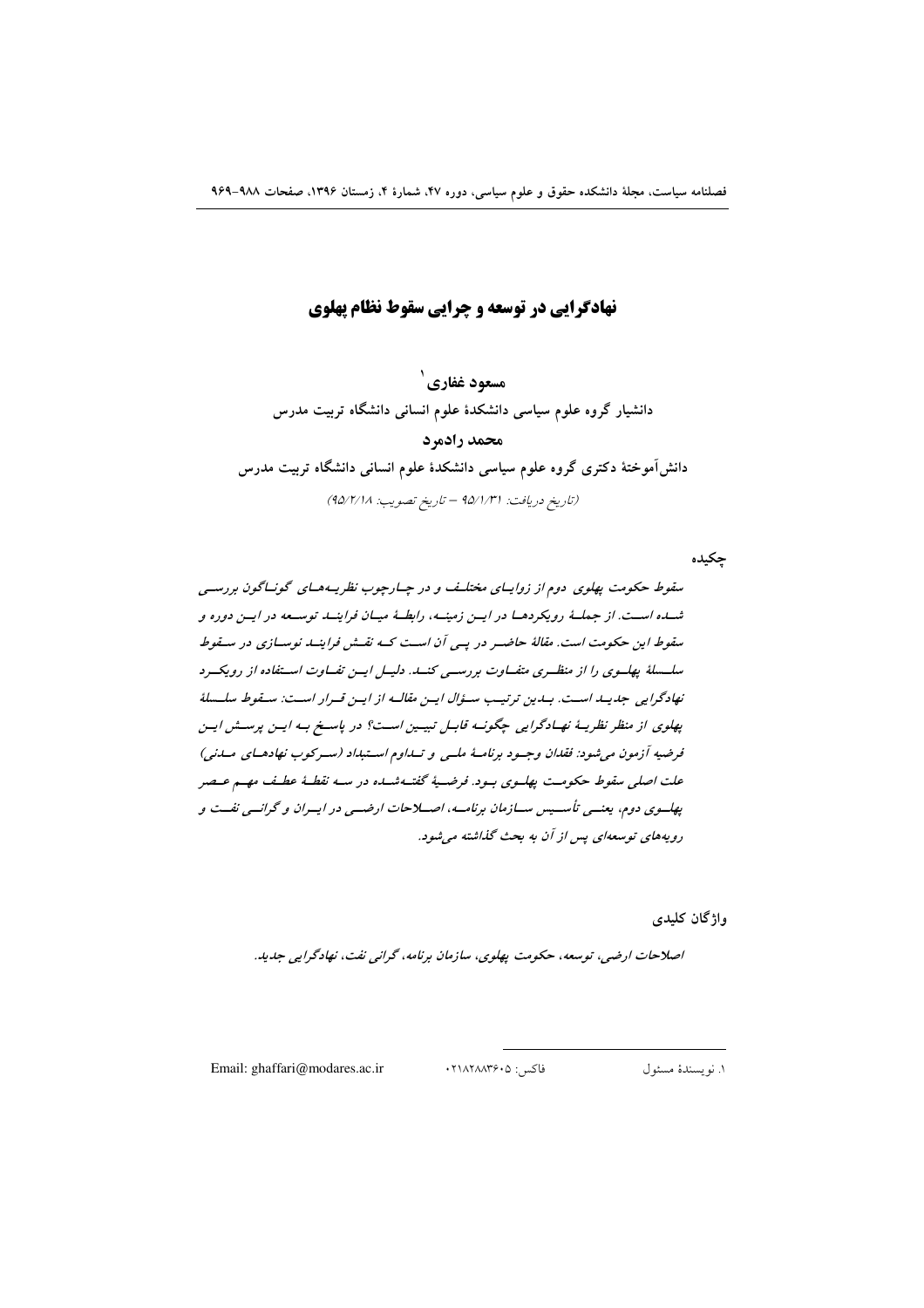#### مقدمه

دربارهٔ جرایر و جگونگر سبقوط سلسلهٔ بهلوی تبا به امیروز آثیار متعبددی منتشر شیده است. بخشی از ایـن آثـار، رابطـهٔ بـین مدرنیزاسـیون و وقـوع انقـلاب در ایـران را بـه عنـوان متغیرهــای مــستقل و وابــستهٔ خــود برگزیــدهانــد. بــهطــور ویــژه دومــین نــسل ٰ از نظریــات انقبلاب بسا عنسوان «نظريسههساي خسشونت سياسيه» توجسه ويسۋەاي بسه رابطسهٔ ميسان مدرنیز است و ن (توسیعه و رشت اقتیصادی) و انقبلات داشتهانید (گلدستون ۱۳۸۷: ۱۸). ایس نظريات دربـارهٔ انقــلاب اســلامي نيــز بــهكـار گرفتــه شــدهانــد. بــهطـور مــشخص مهــم تــرين نظریات نسل دوم انقلاب دربر دارنیدهٔ سبه رویک د تبا حیدی متفیاوت انید. اولین نظرییه در این زمینـه نظریـهٔ منحنـی جـی اسـت کـه رویکـردی روانشناسـانه-اقتـصادی بـه انقــلاب را یی مبی گیـرد.' دومـین نظریــه در میـان نظریــات خــشونت سیاســی، نظریــهٔ توســعهٔ نــامتوازن اســت ٌ و در نهايــت ســومين نظريــه در ايــن زمينــه، نظريــهٔ بـــسيج سياســي اســت كــه بــه چگــونگـي ســازماندهـي و بـــسيج نيروهــا در زمينــهٔ انقـــلاب پرداختــه اســت. ٔ اگرچــه همــهٔ نظريهها دربارة انقلاب تلاش كردهانـد تـا بــه تحليـل انقــلاب اســلامي نيـز بيردازنـد، وقــوع انقلاب اسلامی و تعامـل چندگانـهٔ عرصـهٔ سیاسـی، اقتـصادی و فرهنگـی بـهنـوعی بـسیاری از نظریات انقلاب را به چالش طلبید.<sup>۵</sup>

بــدیهی اسـت کــه هــر یــک از رویکردهــای نظـری ایــن پتانــسیل را داراسـت کــه از منظری متفـّاوت بــه بررســی فرویاشــی یــک نظــام سیاســی از یــک ســو و وقــوع انقــلاب و روی کـار آمـدن نظـام سیاسـی جدیـد از سـوی دیگـر بنگرنــد. ازایــن٫رو اسـتفاده از یــک

١. نظريات انقلاب بـه چهـار دسـته (يـا چهـار نـسل) تقـسيم مـىشـود: اولـين نـسل نظريـات انقـلاب رويكـرد توصـيفي دارد که به تاریخ طبیعی انقلابات شهرت یافتهانـد. دومـین دسـته بــه نظریــههــای خــشونت سیاســی شــهرهانــد کــه در مـتن بدانها برداخته شد. سومین نــسل نظریــات ســاختاری انقــلابانــد و در نهایــت چهــارمین نــسل بــهنــوعی نظریــات ترکیبــی و چندجانبهاند.

۲. مهـمترین نظریـات در مـورد رویکردهـای روانشناسـانه-اقتـصادی در زمینــۀ توسـعه مبتنــی بــر اَرای جیمــز دیــویس (منحنـی جـی) و رابـرت تـد گـر اسـت. غلامرضـا جمــشیدیها و قاسـم اویـسی فردویـی در مقالـهای بـا عنـوان «تطبیـق نظرية ديويس با انقلاب اسلامي ايران» اين نظريه را بر انقلاب اسلامي تطبيق دادند.

۳. ایسن نظریــه رویکــردی کارکردگرایانــه دارد. مهــم تــرین و شــاخص تـرین فــرد در میــان نظریــهیــردازان ایــن رویکــرد، ساموئل هـانتینگتون اسـت کــه کتـاب *ســامان سياســی* را نگاشــت و بــه مــسئلهٔ توســعهٔ نــامتوازن پرداخــت. بعــدها يروانــد آبراهامیان در اثری با نام *ایران بین دو انقلاب* این نظریه را بر انقلاب اسلامی انطباق داد.

۴. محمـدهادي سـمتي نيــز در مقالــهاي بــا عنــوان «نظريــهٔ بــسيج منــابع و انقــلاب اســلامي» از نظريــهٔ چــارلز تيلــي بــراي تحليل انقلاب اسلامي سود جسته است.

۵. ایـن مـسئله تـا حـدي اسـت كـه بعـدها عـدهاي بـراي رفـع معايـب نظريـات انقـلاب در تحليـل انقــلابهـايي چـون انقلاب اسلامی ۱۳۵۷ سخن از نسل چهارم نظریات انقلاب به میان آوردند.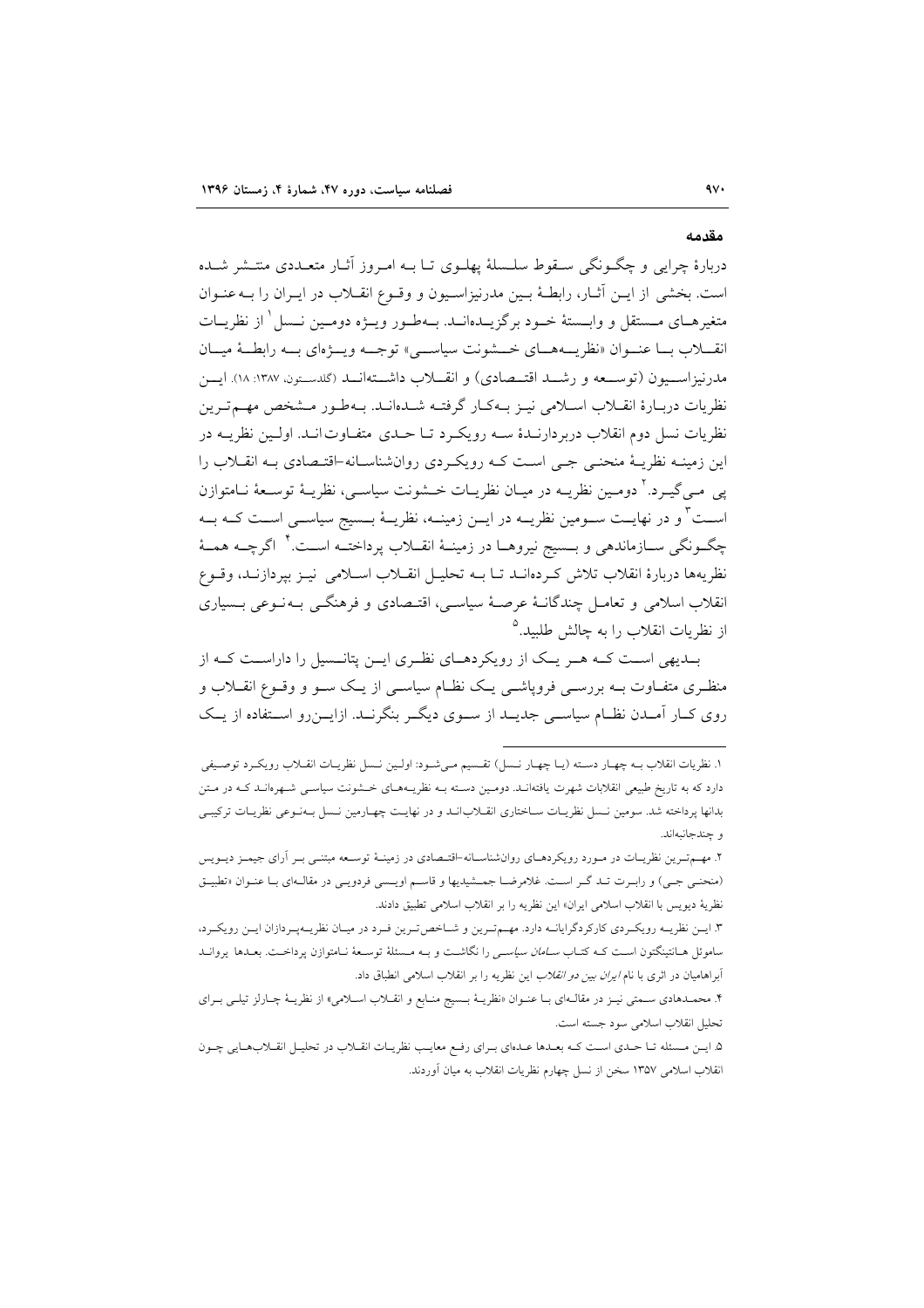رویکرد نظـری جدیــد مــی توانــد دریچــهای نــو بــرای تحقیــق دربــارهٔ چگــونگی فروپاشــی یـک نظـام سیاسـی و تأسـیس یـک نظـام سیاسـی جدیـد باشـد. مقالـهٔ پـیش رو قـصد دارد تلاشمی دیگر را مـصروف دارد و از منظـر نظریــهٔ نهــادگرایی بــه بررســی فروپاشــی نظــام یهلوی بیردازد. ٰ بهخصوص آنکه نهادگرایان توجه خاصی به تاریخ توسعه دارند.

بدين ترتيب سـؤال ايــن يـــژوهش از ايــن قــرار اســت: ســقوط سلــسلهٔ يهلــوي از منظــر نظرية نهـادگرايي چگونـه قابـل تبيـين اسـت؟ بـراي پاسـخ بـه ايـن پرسـش بايـد لايـههـاي متفاوتی از این نظریه را در ابعـاد سیاسـی و اقتـصادی بـهکـار بـست. بـر ایـن اسـاس فرضـیهٔ مقالهٔ حاضـر آن اسـت کـه فقـدان وجـود برنامـهٔ ملـی و تـداوم اسـتبداد (سـرکوب نهادهـای مدني) علت اصلي سقوط حكومت پهلوي بود.

بــراي فهــم ايـــن فرضــيه و تبيــين أن در قالــب مقالــهٔ حاضــر ابتــدا بايـــد بــه نظريـــهٔ نهــادگرايي جديــد بيــردازيم.' در ايـــن مقالـــه تنهـــا اَن بخـــش از ايـــن نظريـــه را واكـــاوي میکنیم کـه در ایــن پــژوهش اســتفاده مــیشــود. ســپس ســه رویــداد مهــم (تأســیس ســازمان برنامـه، اصـلاحات ارضـي و توسـعه مبتنـي بـر گرانـي نفـت در دهـهٔ ۵۰) كـه از نظـر ايـن مقاله نقاط عطف توسعهٔ دورهٔ پهلـوی دوم اسـت، بررسـی مـی شـود. در پایـان نیـز بــهعنـوان جمع بندی، به نتایج ناشی از این نوع توسعه در نظام سیاسی بعدی می پردازیم.

## چارچوب نظري: نظريهٔ نهادگرايي

اگرچه نظریهٔ نهـادگرایی از نحلـههـای متعـددی تـشکیل شـده اسـت ّ، همـهٔ اَنهـا در برخـی اصول مشترکانـد. نظریـهٔ نهـادگرایی کـه در اعتـراض بـه مبـانی کلاسیـسم و فردگرایـی حاكم بر أن بنيـان نهـاده شـد-همـانگونــهكـه از نـامش نيـز پيداسـت-اصـالت را بــه وجـود نهادها مـىدهـد. «نهادهـا قـوانين بـازى در جامعـهانـد. قيـودى هـستند وضـع شـده از جانـب نوع بشر کـه روابـط متقابـل انـسان۱هـا بـا يکـديگر را شـرح مـیدهنـد» (نـورث، ۱۳۸۵: ۱۹). ايـن قیمود افـراد را در انتخـابهایـشان محـدود مـیکننـد و ازایـنرو رفتـار انـسانهـا را شـكل

١. نظريــۀ نهـادگرايي، نظريــهاي در زمينــۀ انقــلاب نيــست، امــا پتانــسيل آن را دارد كــه بــه تحليــل پديـلـۀ انقــلاب نيــز یبا داز د.

٢. نهادگرايي جديد تكامل يافتـۀ نهـادگرايي قـديم اسـت. نهادگرايـان قـديم از اسـاس بـا نظريـۀ كلاسيـسم مخـالف بودنـد. اما نهادگرایـان جدیـد ضـمن وفـاداري بـه مبـاني نهـادي، تـلاش كردنـد تـا ضـمن پـذيرش برخـي اصـول كلاسيـسم، بـه جرح و تعديل اين نظريه بپردازند.

٣. هــال و تيلـــور در پژوهـــشي بــا عنــوان Political Science and the Three New Institutionalisms ، ســـه شـاخهٔ نهـادگرایی جدیـد را از هـم تفکیـک مـیکننـد: نهـادگرایی تـاریخی، نهـادگرایی انتخـاب عقلایـی و نهـادگرایی جامعة شناختي (Hall &Taylor,1996).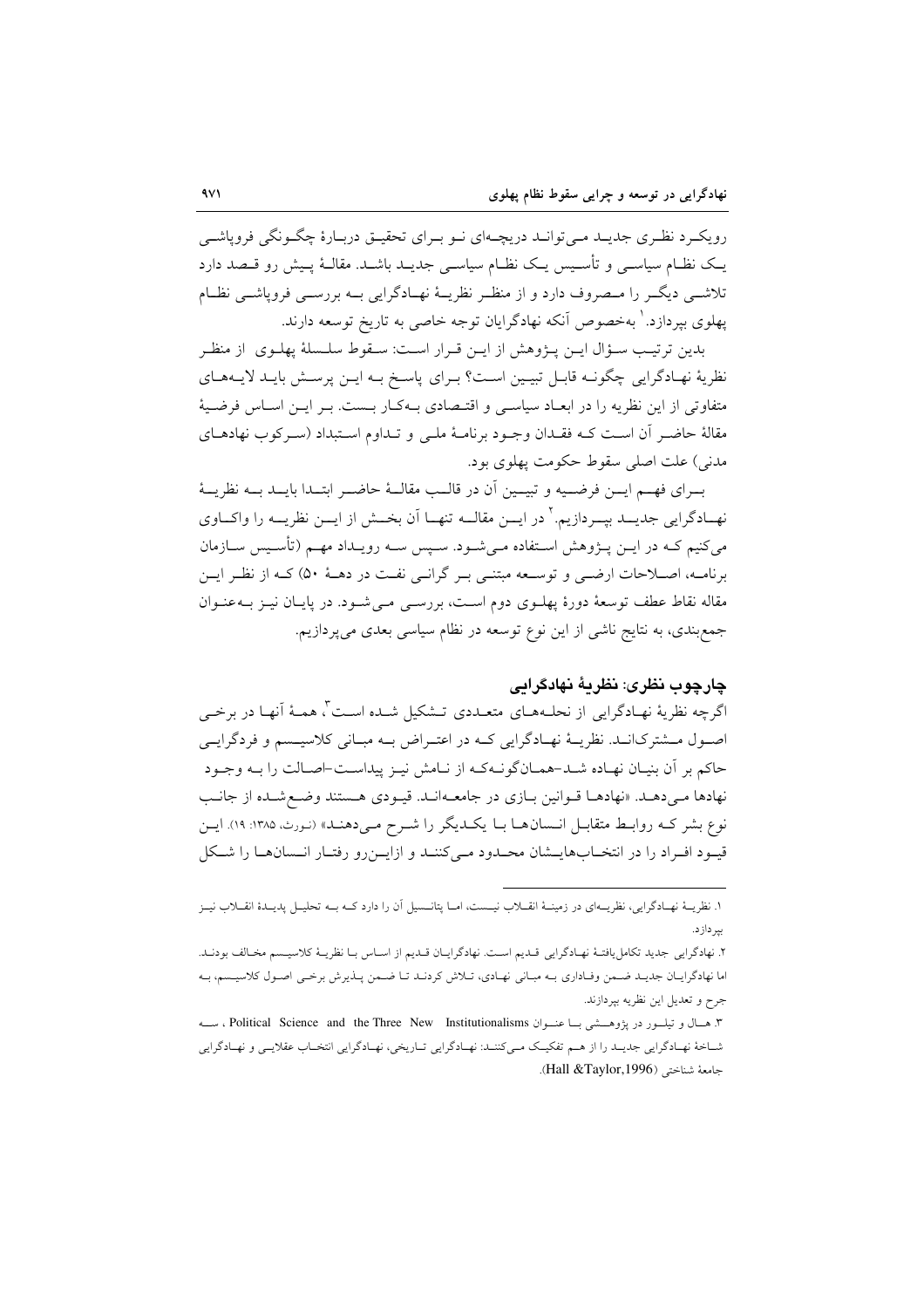می دهند. بـازیگران نهادهـا را ایجـاد مـی کننـد و خـود، نهادهـا رفتـار بـازیگران را از طریـق مِسْهُوقِ هِبَائِرٍ كِيهِ سِهِ أَنْهِيَا إِرَائِيهِ مِي دِهْنِيلِ، سِيَاخِتِ مِي بِخِسْنِيْدِ ( Erdmann,Elisscher & (Storh.2011: 7

نکته اّنکه، اگرچه نهادها طبی یک فراینـد تـدریجی رسـوب مـیکننـد، بـهسـختی تغییـر مبي كننـد. كـارويژهٔ اصـلي اَنهـا ايـن اسـت كـه الگوهـايي را بـراي زنـدگي انـساني فـراهم سازند. نورث بـهطـور كلـي قواعـد را بـه نهادهـاي رسـمي و غيررسـمي تقـسيم مـي كنـد. از نظر او تفاوت این نـوع قواعـد از حیـث «درجـه» اسـت. ایـن پیچیـدگی ازآنروسـت کـه بـا غلبهٔ هر یک از ایـن دو نـوع از قواعـد مـی تـوان بـه میـزان توسـعهیـافتگی جوامـع یـی بـرد: «طيفي را در نظر بگيريد كـه يـك سـر أن محرمـات، رسـوم و سـنتهـا باشـند و سـر ديگـر آن قــوانين و اصــول اساســي مكتــوب. حركــت درازمــدت و نــاموزون از ســنتـهــا و رســوم غیرمدون بهسـوی قـوانین مکتـوب، همچنـان کـه از جوامـع سـاده بـهسـوی جوامـع پیچیــده حركت كـردهايـم، يكـسويه بـوده اسـت. ايـن حركـت أشـكارا مـرتبط اسـت بـا تخصـصي شدن روزافزون و تقسیم کبار فزاینـدهای کـه بـا جوامـع پیچیـدهتـر پیونـد دارد» (نـورث، والـیس و وينكاست، ١٣٨٥: ٨٣. نورث همچنين تمـايز دقيقـي ميـان نهادهـا و سـازمانهـا قائـل مـي شـود. از نظـر او نهادهــا قواعدنــد و در مقابـــل ســـازمانهـــا بـــازيگران عرصــههـــای سیاســـی و اقتصادي هستند.

نهادهــا نتيجــهٔ نهــادي شــدن آن چيــزي اســت كــه در فراينــدي شــكل عــادت بــه خــود مبے گیے د (kominek,n.d,13)، از همین روست کے نھادگرایان کیار خبود را «الگوینیدی روندها» تعریـف مـی کننـد (رئـیس دانـا، ۱۳۸۳: ۳۲۲). پــژوهش حاضـر در عـین حـال کــه بــر ایــن مبانی استوار است، توجـه بیـشتر خـود را بـه مؤلفـههـای نهـادگرایی تـاریخی مـینهـد. در چــارچوب نهــادگرايي تــاريخي مــيتــوان بــر دو نكتــهٔ اساســي تأكيــد كــرد: ١. نهادهــا بــه سیاستگذاری شکل میدهنـد و ۲. کـه موضـوع ایـن بخـش از پـژوهش اسـت، اهمیـت سـیر تاریخی در شکل گیـری و تـداوم نهادهاسـت: «نهادهـا بـهوسـیلهٔ تـاریخ شـکل مـم ,گیرنــد.... أنهـا تجـسم خـط سـير و نقـاط عطـف تـاريخي|نـد. تـاريخ اهميـت دارد، چراكـه أن راهـي است که نهادها از آن عبور می کنند» (پاتنام، ۱۳۸۰: ۳۰).

نظرية نهـادگرايي ميـان عرصــة اقتـصادي و عرصــههـاي سياســي ارتبـاط وثيــق مــي.بينــد. همچنـان كـه نـورث، والـيس و وينگاسـت در پاسـخ بـه چرايـي توسـعه در برخـي كـشورها و عدم تحقق آن در دیگر کشورها بـه بررسـی تعامـل میـان اقتـصاد و سیاسـت مـیپردازنـد. آنها اذعان میدارند ک نظامهای سیاسی و اقتصادی بـا یکـدیگر ارتبـاط ارگانیـک دارنـد؛ گویی که هر دو آنهـا بخـش هـایی از همـان نظـم اجتمـاعی انـد، کـه از آن بـا عنـوان تئـوری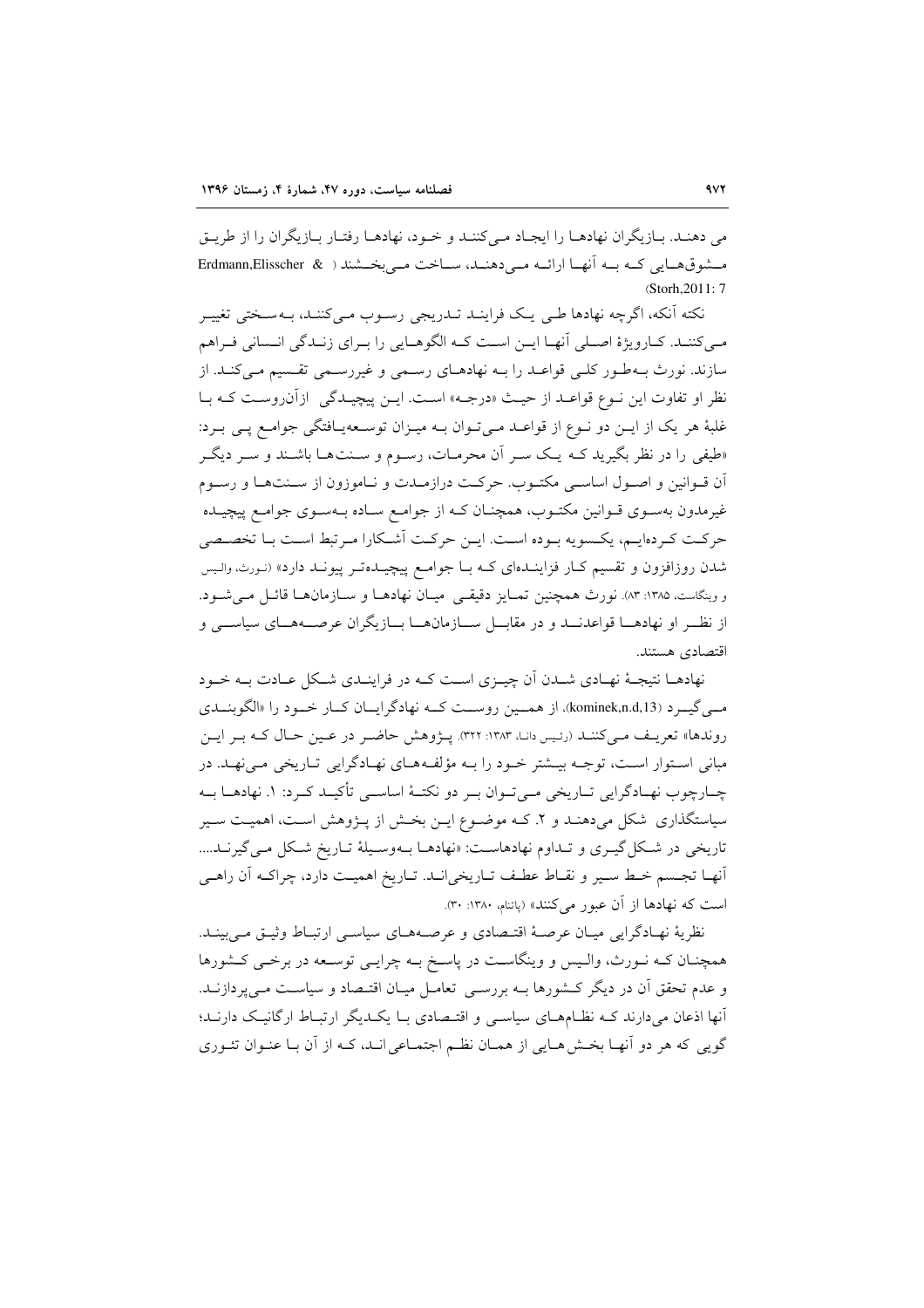«توازن دوگانه» نام برده می شود. آنــان بـر ایــن اعتقادنــد کــه «حفــظ تحــولات بنیــادی در هــر دو نظـام اقتـصادي بــا سياســي بــدون تحـولات بنيــادي در ديگـري اتفــاق نمــي/افتــد» (نـورث، والیس و وینگاست، ۱۳۸۵: ۹۵). در ایــن تحلیــل نظــام سیاســی و اقتــصادی بــهمثابــهٔ عــاملی بــرونiرا بـرای دیگـری نیـست، زیـرا از یـک سـو، «نظـام سیاسـی یـک کنـشگر اصـلی در اقتـصاد است» و از سوی دیگر، «وجود رانتهای اقتصادی، روابط سیاسی را ساختارمند» مبي كننـد. بنـابراين بـرخلاف طرفـداران نظريــهٔ بـازار كــه ميـان اقتــصاد و سياسـت افتـراق قائل|ند، نهادگرایان بر تعامل آنها تأکید میکنند.

رسیدن بـه نـوعی از ارتبـاط سیاسـت و اقتـصاد کـه بتوانـد بـه شـکل مطلـوبی بـه بهبـود فرایند توسعه در یک کـشور بینجامـد، بـی شـک نیازمنـد طـرح٫ریــزی درسـت ایـدهٔ اولیــه در فراینید توسیعه و تیشکیل نهادهیا و سیازمانهیای میرتبط بیا آن است. اینجاست کیه مییان تاريخ، اكنون و أينده ارتبـاط برقـرار مـي شـود. اينكـه ايـدهٔ اوليـه در طراحـي نهادهـا اهميـت ویژه ای دارد، بسیار مورد توجه نهادگرایـان قـرار گرفتـه اسـت، زیـرا ایـن ایـده کـه در زمـان تـشکیل نهـاد یـا در آغـاز سیاسـتگذاری (و از جملـه سیاسـتگذاری توسـعه) مـورد انتخـاب صـورت مــي&ــرد، «تــأثيري مــستمر و عمــدتاً تعيــينكننــده تــا اَينــدهمــاي دور بــر اَن سیاســتگذاری خواهنــد داشـــت» (پیتـرز، ۱۳۸۶: ۱۱۹). ایـــن تـــأثیر محدودکننــده در اصـــطلاح وابستگی به مسیر طے شده نامیـده مـی شـود. از آنجـا کـه فراینـد توسـعه قـرار اسـت بـرای عموم مردم جامعه مطلوبیت را بـههمـراه آورد، لازم اسـت تــا تــشکیل یــک نهـاد، مبتنــی بــر چانەزنـی جامعـهٔ مـدنی (نهادهـای مـدنی) و فراتـر از تـصمیمهـای فـردی باشـد؛ مـسئلهای که در جهان سـوم کمتـر مـورد توجـه قـرار گرفتـه اسـت. در واقـع، در جهـان سـوم، منـافع فردی در تشکیل نهادها نقش اساسی بـازی مـیکنـد. بـه زبـان دیگـر، آنچـه در جهـان سـوم حالت نهـادی یافتـه، «انحـصار» اسـت؛ انحـصاری کـه بیـانگر توزیـع نـابرابر و محدودکننــدهٔ قــدرت و ثــروت اســت و بــه طبــع فراينــد توســعه را دچــار مــشكلات عديــده و فــراز و نــشيبهـاي فزاينــده مــيكنــد. در واقــع مــسئله ايــن اســت كــه ايــن نهادهــاي انحــصارگر بهتدریج و در گذشت زمـان بــه نیروهـای مقـاومی تبـدیل مــیشـوند کــه جلــوی هــر گونــه نیرو و نهاد کارامد توسعه مے ایستند.

بر همین اساس پیتر اوانز در چـارچوب مکتـب نهـادگرایی تـلاش مـی کنـد تـا بــه منظـور دستیابی و تحقق توسعه و با تأکید بر نقــش دولــت، رابطــهٔ ایــن نهــاد مهــم بــشری بــا جامعــه و جامعهٔ مدنی را بررسی کند. از نظـر اوانـز دولـت بـرای پیــشبرد توسـعه در عـین حـال کـه می بایـست رویـهٔ خـودگردان و خودمـدار را در پـیش بگیـرد، لازم اسـت تـا بـا گـروههـاي مختلّف اجتمـاعي رابطـه داشـته باشـد. انجـام همزمـان ايــن دو وظيفـه كـار بـس دشـوار و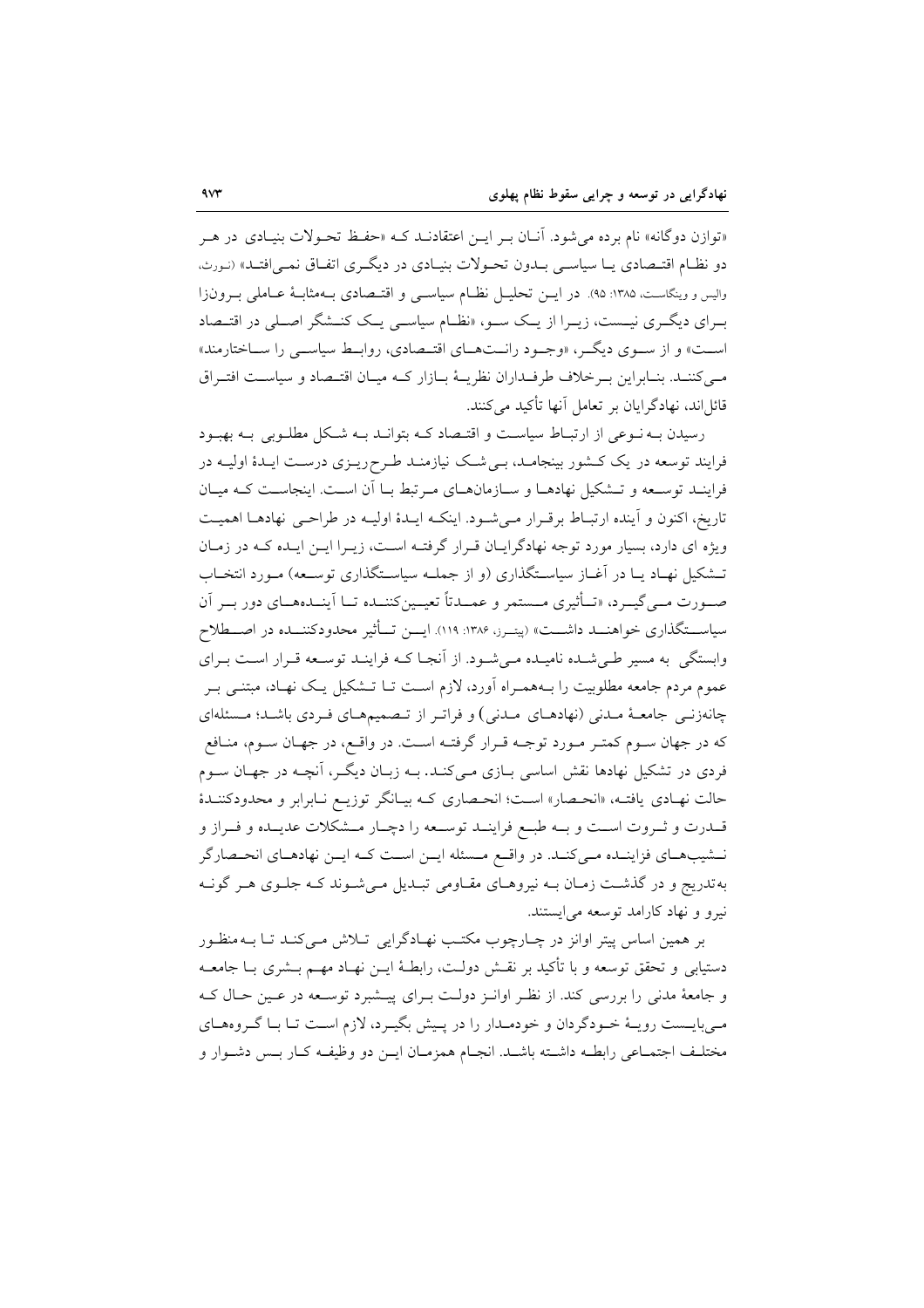مشکلی است؛ اما آنچــه مهــم اســت، اینکــه بــرای تحقــق توســعه در یــک کــشور هــر دو امــر مورد نیاز است. آنچــه اوانــز، خــود در ایــن زمینــه مــیiویــسد، مــیiوانــد چرایــی لــزوم ایــن ویژگی را تبیین کنـد: «دولـت توسـعهگـرا بایـد بـا گـروههـای اجتمـاعی خـارج از خـود نیـز مجموعه روابط فشردهای داشته باشـد تـا بتوانـد بـا همکـاری آنهـا پـروژههـای توسـعه را بـه اجرا درآورد. بدون روابط فــشرده بــا گــروههــاي بيرونــي، مقامــات و مــديران دولتــي، نــه بــه اطلاعات مربوط به برنامههبای قابیل اجبرا دست خواهنید داشت و نبه مبی تواننید وظبایف گستردهٔ لازم برای دست پافتن بـه تحـولات راسـتين را انجـام دهنـد. در عـين حـال بـدون استقلال از همـهٔ گـروههـای بیرونـی نیـز دولـت بـه کـارگزار آنهـا تبـدیل مـی شـود و منـافع ویـژه و بلافـصل همـین گـروههـا بـهجـای اهـداف درازمـدتی مـی نـشیند کـه بایـد محـور دستور کار درازمدت دولت باشد» (اوانز، ۱۳۸۰: ۲۴).

تأکید بر جامعهٔ مـدنی بیـانگر آن اسـت کـه تأسـیس نهادهـای توسـعه بـه مثابـهٔ فراینـدی درون زاست و تنها درصورتیکه جامعه پتانسیل حضور ایـن نهادهـا را داشـته باشـد، دوام مـیآورنــد و مــیتواننــد مفیــد واقــع شــوند. در غیــر ایــن صــورت، تأســیس ایــن نهادهــا بهوسیلهٔ فشار خارجی، بـهجـز حرکتـی بطئـی و کوتـاهمـدت، ثمـرهای بـهبـار نمـی نـشاند. در عمل آنچه تا به اکنـون از فــشارهای خــارجی بــرای توجــه بــه توســعه در جهــان ســوم بــروز یافتـه، مبـین ایـن نکتـهٔ محـوری اسـت کـه شـیوههـای توسـعه و همچنـین «انتقـال قواعـد رسـمي از يـک کـشور بـه کـشور ديگـر مـانع بـروز تفـاوتهـايي در سـازوکارهاي اجرايـي قواعــد رســمي رفتــار و مــدلهــاي ذهنــي كنــشگران» نمــي شــود و بنــابراين «ســاختارهاي انگیزشــی پدیدآمــده بــه عملکــرد مــشابهی» نخواهــد انجامیــد و ازایـــزرو «نتــایج کــاربرد قواعد رسمی مشابه، موجب واگرایی شدید در نتایج» خواهد بود (چاونس. ۱۳۹۰: ۱۲۶).

ایـن مـسئله در مـورد تجویزهـای کـشورهای ابرقـدرت یـا سـازمانهـای بـین|لمللـی بـه كـشورهاي جـان سـوم نيـز صـادق اسـت. در واقـع الگـوبرداري نهـادي اغلـب نمـيتوانـد أن گونه كه در نظر از أن سخن بـه ميـان مـى آيـد، بـه علـل متعـدد زيـر موفـق عمـل كنـد: ١. معمـولاً در مراحـل اوليــهٔ توســعه بيــشتر نهادهــا يــا اقتبــاس نــشدند يــا اگــر جنــين اقتباســي صورت گرفت، ناکارامید بیود؛ چیون هزینیهٔ آنهیا قابیل تحمیل نیبود؛ ۲. در بیشتر میوارد نهادهاي اقتباس شده مورد پلذيرش واقع نـشدند، حتـى وقتـى هزينـههايـشان قابـل تحمـل بود؛ چون از جانب کسانی کـه از حـضور ايـن نهادهـا زيـان مـىديدنـد، مقاومـت صـورت مبي گرفت؛ ٣. در برخبي شـرايط چــون منطــق پــشت ايــن نهادهــا مــورد پــذيرش قــرار نمي گرفت، با آنهـا موافقـت نمـي شـد؛ ۴. برخـي نهادهـا از ايــن جهـت مـورد پــذيرش قـرار نميي گرفتنـد، زيـرا تبعـيض دورهاي معينـي وجـود داشـت؛ ۵. توسـعهٔ نهـادي برخـي اوقـات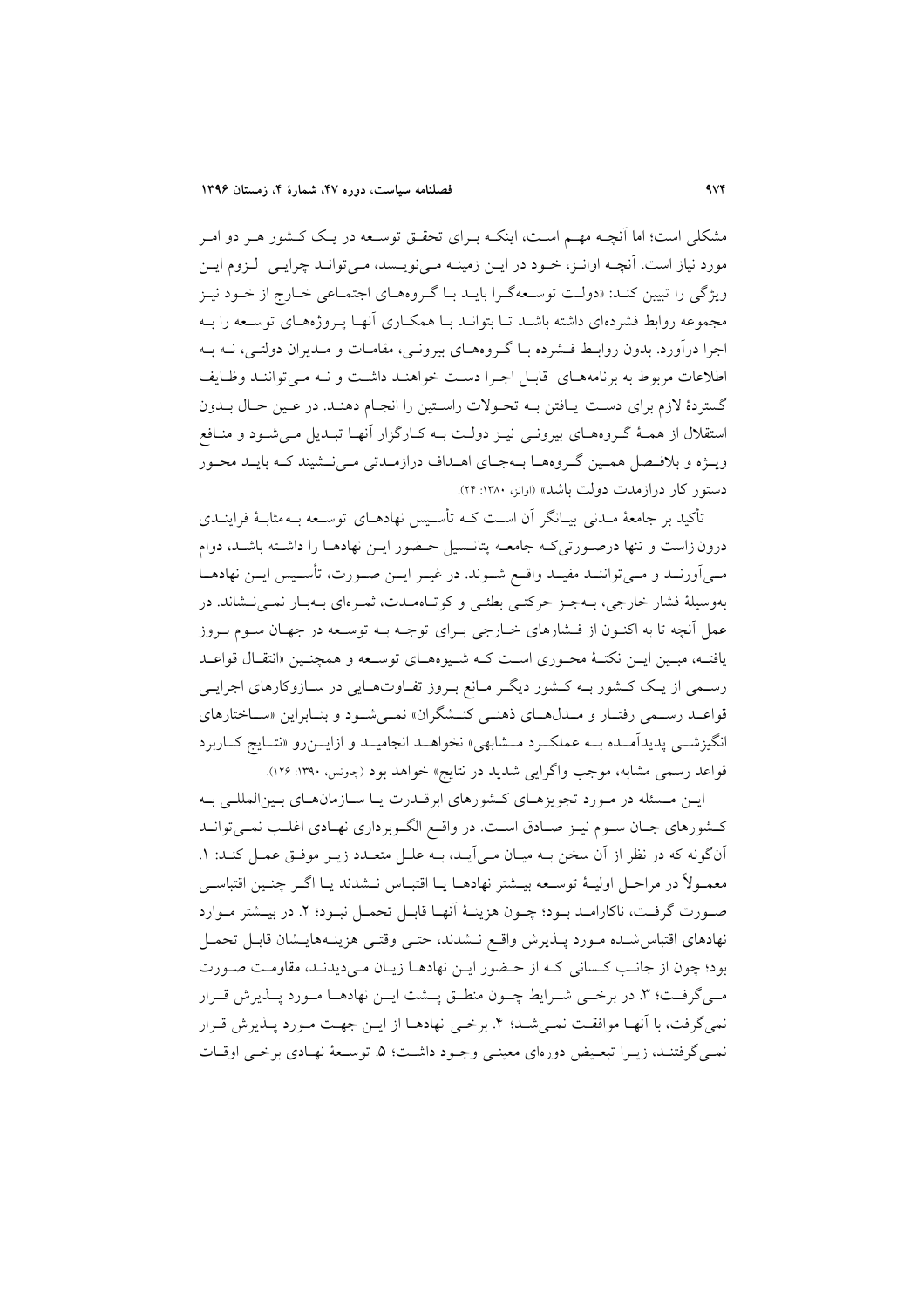بــه أن علــت بــه تــأخير مــي|فتــد كــه ميــان برخــي نهادهــا وابـــستگي متقابــل وجــود دارد و نیازمند توسیعهٔ همزمیان هستند؛ امیا تنهیا یکی از آنهیا نمونیهبرداری می شید (چانگ، ۱۳۸۵:  $(9. - 9)$ 

همهٔ اَنچه گفته شد، به خــوبی بیــانگر اَن اســت کــه میــان تــاریخ یــک کــشور و نهادهــایی کــه در آن تأســـيس مـــيشـــود، ارتبـــاط وثيقـــي وجـــود دارد. «ادعـــاي مرکـــزي نهـــادگرايي تاریخی اَن است که طریقهٔ انتخابشدهٔ یک نهـاد وقتـی شـروع بـه شـکل گیـری مـیکنـد یـا زمــانى كــه يـــك سياســـت تنظــيم مـــى شـــود، تـــأثير محدودكننـــدهاى بـــر آينـــده دارد» (Greener,2005:62). ایس مسسئله حتمی مسسیرهای ناکاراملد در کشورهای جهان سوم را نیـز شـامل مـی شـود کـه در دورههـای نــسبتاً طـولانی از تــاریخ مـصرانه پیگیـری مـی شـوند (جاونس، ۱۳۹۰: ۱۲۶). بنابراین حتبی تغییر نهادی نیـز بـه «وابـستگی بـه مـسیر طـی شـده» ارتبـاط دارد. تأکیــد بــر وابــستگی بــه مــسیر بــرای تــداوم و همچنــین تغییــر نهــادی بــرای بهبــود شـرایط هـر دو نقـش اساسـی مؤلفـههـای فرهنـگ را در امـر سیاسـتگذاری توسـعه نـشان مى دهند.

### نهادگرامی و فرامند توسعه در ایران

برای بررسی نقسش توسیعه در فروپاشی حکومت پهلیوی لازم است تبا بیه نقباط برجستهٔ الگـوی توسـعه در آن دوران توجـه شـود. از نظـر پــژوهش حاضـر ايـران گــامهــايي را در فراینـد توسـعه برداشـت كـه در مراحـل مهمـى از آن آمريكـايىهـا نقـش تأثيرگـذارى در آن داشــتند. ســه گــام مهــم توســعهٔ اقتــصادي در ايــران را مــي تــوان تأســيس ســازمان برنامــه، اصلاحات ارضی و سرانجام گامهای مبتنی بر گرانی قیمت نفت در دههٔ ۱۳۵۰ دانست. مقالهٔ حاضر تلاش می کنـد تـا فرضـیهٔ خـود را در ایـن سـه گـام بـه بحـث بگـذارد و نشان دهد چگونــه فقــدان برنامــهٔ ملــی توســعه کــه مبتنــی بــر خواســتههــای نهادهــای مــدنی باشد، رژیم را در سراشیب سقوط قرار داد.

#### ۱. تأسس سازمان برنامه و بودجه

فکر تأسیس سـازمان برنامــه در ایــران را بایــد مبتنــی بــر حــضور اصــل ۴ در ایــران<sup>۱</sup> ارزیــابی کے د. در واقع بــا تأســيس ســازمان برنامــه اميــد مــى رفــت کــه ايــن ســازمان بــهمثابــهٔ يــک «اَلترنساتيو» «حتبي بهتبر از اصبل ۴» بتوانسد جوانسان تحبصيل كبردهٔ غيرب و بسه *خي*صوص

۱. ترومن در ژانویهٔ ۱۹۴۵ در نطق افتتاحیهٔ ریاست جمهوری خود اصولی را مطرح کرد که چهارمین آن بیانگر کمک آمریکا به کشورهای توسعهنیافته برای مواجهه با کمونیسم بود. طبیعتاً در عمل این اصل به سلطهٔ آمریکا بر جهان کمک میکرد.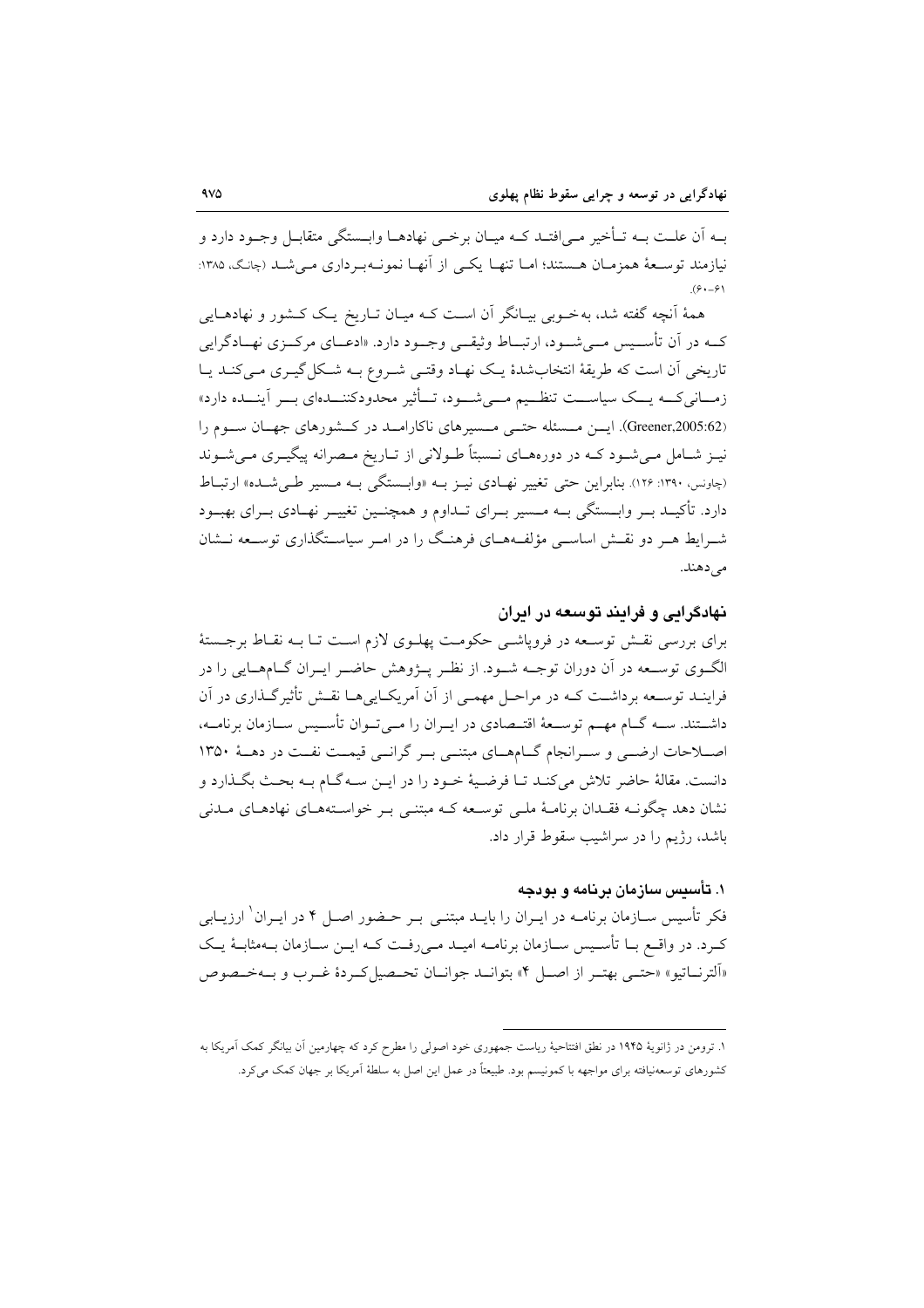آمريكا را در راسـتاي توسـعهٔ ايـران در يـك جـا جلـب كنـد (فرمانفرمائيـان در افخمـي، ١٣٨٢: ٢٩١). بیدین ترتیب پس از جنگ جهیانی دوم کیه دولت نظیارت مستقیم بیر بخش مهمبی از عوایـد نفتـم را بــهدسـت آورده بــود، كــار ســازماندهی و تخــصیص درآمـد نفـت را نيــز بــه دست گرفت و ایـن گونــه بـود کــه «نهادهــای جدیــدی ماننــد ســازمان برنامــه و بانــکـهــای تخصصی جـایگزین شـرکتهـای تجـاری انحـصاری شـدند کـه بـهعنـوان سـازوکارهای نهادي اصلي و انباشت سرمايه عمـل مـي كردنـد». بــا توجــه بــه جــايگزيني تــدريجي أمريكــا به جای انگلـستان، دولـت ایـالات متحـده در کنـار بانـک بـین|لمللـی تـرمیم و توسـعه نقـش مهمی را در ایجـاد ســازمان برنامــه بــازی کردنــد. در واقــع تأســیس ســازمان برنامــه متــأثر از ورود ایالات متحده در عرصهٔ سیاسـی-اقتـصادی ایـران بـود. آمریکـاییِهـا بـر آن بودنــد کـه بیرای اطمینیان از تبأثیر تبلاش هیای دولت در زمینیه توسیعه سیهطیور خیاص در زمیان بی ثباتی سیاستی\_ سـازمانی را بـرای برنامـهریـزی توسـعه در ایـران تاسـیس کننـد؛ سـازمانی که حـداقل در ابتـدای امـر «از لحـاظ مـالی نهـادی مـستقل از تـشکیلات اجرایـی عـادی دولت بــهحـساب مــي آمــد» (كارشـناس، ۱۳۸۲: ۱۳۰۰-۱۳۹). ايــن گونــه بــود كــه ســازمان برنامــه در سال ۱۳۲۸ بنا نهـاده شـد. در ايـن زمـان سـازمان برنامـه بـهعنـوان نمـاد تفكـر آمريكـايي در ایـران متـولی امـر توسـعه در کــشور شــد. رویکـردی بــه توسـعه کــه مبتنــی بـر الگــوبرداری صرف بود و البته بـه اذعـان متوليـان خـود سـازمان بـا مبـاني سياسـي و فرهنگـي جامعـهٔ مـا متفاوت بود: «فرنگـي يــا اَمريكــايي در مغــز خودشــان يــک الگــو داشــتند کــه براســاس فرهنگ يـا تمـدني بـود كـه خيلـي اوقـات بـا أن فرهنـگ و تمـدني كـه مـا داشـتيم و در أن بزرگ شده بــوديم و بــا اَن مــأنوس بــوديم، فــرق داشــت» (فرمانفرمائيــان در افخمــي، ١٣٨٢: ١٣٣۴). بــا همـهٔ ايـن احـوال أمريكـاييهـا در ذيـل توسـعهٔ ايـران اهـدافي را دنبـال مـيكردنـد. أنـان درصـدد بودنـد تـا كـشوري را كـه از جنـوب هـزاران كيلـومتر بـا اتحـاد جمـاهير شـوروي هـممـرز بـود، از رخنـه و نفـوذ كمونيـسم مـصون بدارنـد و منـافع غـرب را در خـط مقـدم مقابله با کمونیسم دنبال کنند و همچنین صـدور باثبـات مـواد خـام (بــهویــژه نفـت خـام) بــه غـرب را تـضمین کننـد؛ ایـدهای کـه خیلـی زود بـه بـن.بـست رسـید. بـا آغـاز جریـان ملـی شدن صنعت نفت، غرب رويك د بلندمـدت خـود بـراي توسـعهٔ ايـران را بـه كنـاري نهـاد و ابتدایی تـرین راه را بـرای حفـظ ایـران در جبهـهٔ غـرب بـهکـار گرفـت. بـدین ترتیـب بقـای حکومت پهلـوي بــر پايــهٔ کودتــاي اَمريکــايي-انگليــسي ۲۸ مــرداد ۱۳۳۲ نهــاده شــد. بنــابراین سلــسلهای کــه «ایــدهٔ اولیــهٔ» طــرحریــزی آن بــر پایــهٔ کودتــا و در راســتای منــافع غرب بود، بار دیگـر بـا کودتـایی دیگـر در راسـتای ِ منـافع غـرب (تثبیـت اسـتخراج نفـت و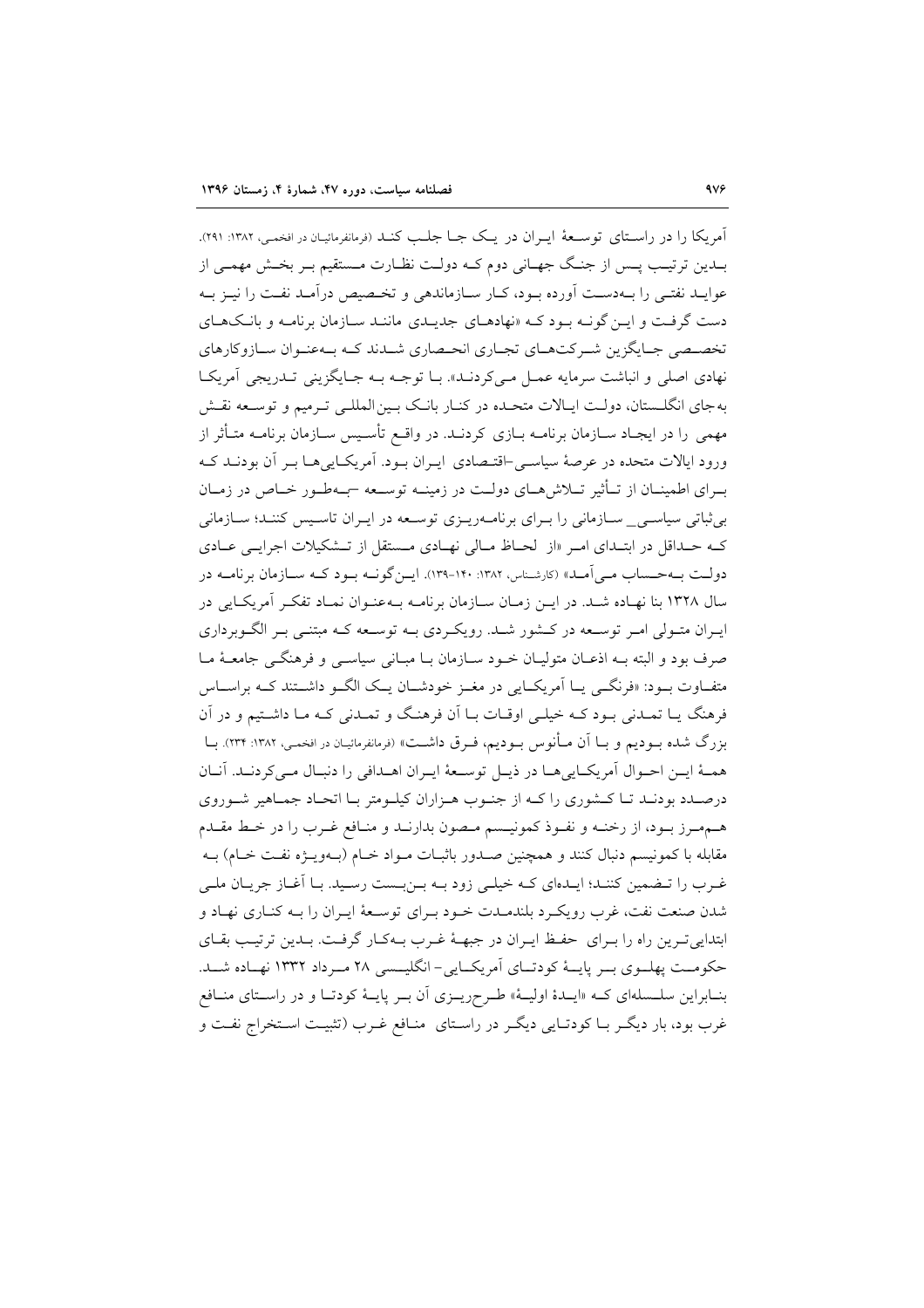دستیابی به بازارهـای ایـران و همچنـین مقابلـه بـا حکومـت اتحـاد جمـاهیر کمونیـستی) بـه حیات خود ادامه داد. ۱

در میـان اهــداف ايــن كودتــا، تــرس از ســلطهٔ كمونيــسم در ايــران جايگــاه ويــژهاي داشت. آنچنان کـه حتـی مـیبایــست میـان نفـوذ کمونیــسم و تأسـیس سـاواک رابطــهای مستقيم برقرار كرد. در اين زمـان دغدغــهٔ آمريكــايىهــا ايــن بــود كــه «رژيــم ايــران بــهوسـيلهٔ افکــار کمونیــستی تهدیــد مــی شــود...» (نراقـی، ۱۳۸۵: ۳۳۱). آنــان بــه ایــن نتیجــه رســیدند کــه مـی بایــست بــه شــاه اعتمــاد کننــد. بــا وقــوع کودتــای مــورد پــشتیبانی آمریکــا و کمــک اضطراري آمريكـا بــه شــاه، جبهــهٔ ملــي و حــزب تــوده بــسيار تــضعيف شــدند و بــهعبــارتي قــدرت سیاســی طبقــهٔ متوسـط امــروزی و دیگــر گــروههــای جامعــه بــهشــدت کاســته شــد (گازیوروسکی، ۱۳۷۱: ۳۶۹-۳۶۹). بے نظیر میے رسید کو دتیای ۲۸ میرداد و «انحیصار» قیدرتی کیه در يي آن بهوجود آمد، اوليين تغييـر نهـادي را در فراينـد توسـعهٔ ايـران رقـم زد؛ ايـن در حـالي بود که تنها چهار سال از تأسـیس نهـاد برنامــهریــزی توســعه در ایــران مــیگذشــت. آنچــه از این پس در ایـران شـاهدیم، آمیختگـی نـاهمگونی از برنامـهریـزی آمریکـایی بـرای توسـعه و اسـتبداد ايرانـي در جهـت سياسـتگذاري توسـعه اسـت. آميختگـي|ي كـه بـهتـدريج در آن وزنـهٔ اسـتبداد سـنگينتـر مـىشـود و نهـاد برنامـهريـزي را از كـار جمعـى جـدا كـرده و در الگـوبرداری شــکلی از تفکــر آمریکــایی خلاصـــه مــی کنــد. ایــن حفــظ ظــاهر در اخــذ ایدههایی که از واشتگتن می رسید و در ایـران دچـار دگردیـسی مـیشـد یـا تنهـا بـر روی كاغذ مى ماند، بازتاب مى يافت.

اگرچـه كودتـا روح توســعهٔ همــهجانبــه را در ايــران كــشت، تــلاش هــاي مــشاوران أمريكـايي و همفكـران ايرانـي أنهـا و ارتبـاط أنهـا بـا نهادهـاي بـينالمللـي متوقـف نــشد. برنامـهٔ دوم نمـودي از ايـن تـلاش بـود. اَنچنـان كـه احمـد اَرامـش عـضو نـاظر سـازمان در مکاتبهای بـا نخـستوزيـر وقـت از ارتبـاط ابتهـاج بـا خـارجىهـا و حـضور معـاون بانـک جهـاني و مـشاوران انگليـسي او در تهـران ابـراز نگرانـي و گلايــه مـيكنــد (زارعـي و روحـاني، ١٣٨٨، سند شمارة ٢٢). ايــز مخالفـتهــا كــلام شــاه نيــز بــود. هرچــه شــاه قدرتمنــدتر مــي شــد،

۱. از نظـر بــسیاری از محققــان ســلطنت پهلــوی بــه کودتــای ســوم اســفند ۱۲۹۹ بــازمیگــردد. چــه آنکــه بــسیاری از پژوهـشگران معتقدنـد ايــن كودتـا يــا بــهوسـيلهٔ انگليــسىهــا ســازماندهى شــده يــا اَنكــه حــداقل مستــشاران ايــن كــشور زمینـههـاي لازم را بـراي بـروز كودتـا فـراهم اَوردهانـد. انگليـسيهـا پـس از ناكـامي در انعقـاد قـرارداد ١٩١٩ بـا ايـران راهـی دیگــر بــرای حفــظ منــافع خــود در ایــران یافتنــد. ازایـــن٫و تأســیس ســلطنت پهلــوی بــهطــور غیرمــستقیم منــافع انگلستان در منطقـه را حفـظ مـیکـرد. ایـن منـافع شـامل حفـظ موقعیـت شـرکت نفـت ایـران و انگلـیس از یـک سـو و مقابله با حکومت تازهتأسیس شوروی کمونیستی بود.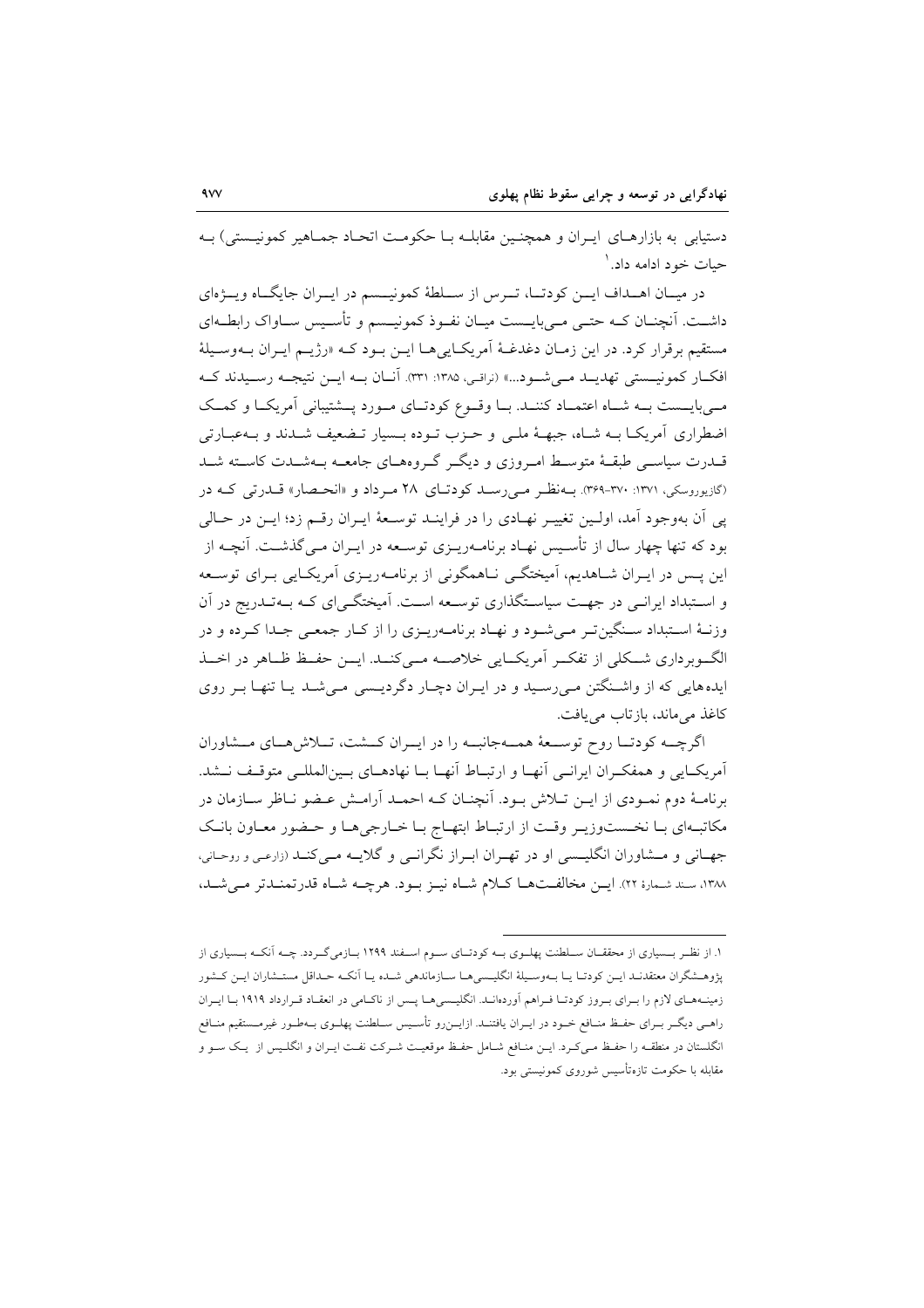راحت تر در مقابــل تــلاش هــاي ســازمان برنامــه مــى ايــستاد. تقابــل اســتبداد و الگــوبرداري از غرب را به خوبی مبی تبوان در برنامیهٔ سیوم عمرانبی در ایبران دیید. پیرای برنامیهرییزان ایبن سازمان، «برنامـهٔ سـوم ايـن معنـي را داشـت كـه ايـران وارد مرحلـهٔ جديـدي مـي شـود كـه نوسازی و توسعه همـراه بـا مـشارکت مـردم و آزادیهـای سیاسـی خواهـد بـود» (مجیدی در افخمـي، ١٣٨٢: ٣٥٣). سرمنــشأ ايـــن تفكــر نيــز مــشخص و مبــرهـن بــود. در زمــان تـــدوين ايـــن برنامـه نفـوذ گـروه مـشاوران دانـشگاه هـاروارد بـه اوج خـود رسـيده بـود. بـهگونـهاي كـه تـاس. اچ. مـک لئـود، سرپرسـت اجرايـي گـروه مـشاوران هـاروارد، حتـي از اينکـه برنامـهٔ عمرانے مے بایست بـه زبـان فارسـی برمـی گــشت نیـز ابـراز نارضـایتی مـی کنــد: «حقیقــت آزاردهنده این است که چارچوبهای نهایی برنامـه بایـد بـه زبـانی ترجمـه مـیشـد کـه بـا خوش بيني شايد بتوان أن را نسخهٔ فارسي سند اصلي تعريف كرد» (لئود، ۱۳۸۰: ۷۴).

طبیعی است کـه شـاه بـه روابـط سـازمان برنامـه و مـشاوران آمریکـایی آن بـا سـوءظن می نگریست، بـهخـصوص آنکـه در بـسیاري از مجموعـههـاي ايــن ســازمان غربــيهــا و بــهويــــرْه آمريكـــايي هـــا حــضور مــستقيم داشـــتند؛ مـــن جملـــه دفتـــر فقـــو اقتـــصادي سازمان. این مسئله سبب می شـد تـا شـاه کـه تنهـا بـه حفـظ قـدرت خـود مـی|ندیـشید، بـه مقابلــه بــا روابــط ســـازمان برنامــه و ايــالات متحــده بينديـــشد. بــدين ترتيـــب الگــوبرداري از غرب حتبی اگـر رهـاوردی نیـز بـرای ایـران داشـت، بـا مـداخلات دسـتگاههـای اسـتبدادی عملاً خنثی می شد. آنچنـان کـه مجیـدی دربـارهٔ دخالـت دربـار در حـضور برخـی نیروهـای ایرانبی مبی نویسد: «مبا در سبازمان برنامیه کسانی داشتیم کیه مرتب از طرف دستگاه امنیتی به ما می گفتند اینها پست حساس نمـی تواننـد داشـته باشـند و فـشار مـی آوردنـد کـه آنها را یا از کارشان برداریم... یـا از سـازمان برنامـه بـهکلـی اخراجـشان کنـیم. خـب ایـن را تا حدي ناچار بوديم رعايت كنيم...» (مجيدي در افخمي، ١٣٨٢: ۴۴٥). عـلاوهبـر ايـن، بـه تــدريج در تقابــل میــان شــاه و ســازمان برنامــه، سیاســتگذاری صــورتگرفتــه در ســازمان بــهطــور کامل اجرا نمـیشـد و برنامـههـا در اجـرا تغییـر مـیافـت و ایـن مـسئله بـیش از هـر چیـز قدرتگیری شاه را نشان می داد.

#### ۲. اصلاحات ارضبی در ادران

اپیالات متحیده از حیدود ده سیال پیش، یعنبی دورهٔ ریاست جمهوری آیزنهباور بیهدنیبال آن بود که اصلاحات ارضـی در ایــران انجــام گیــرد. مــشاوران آمریکــایی ســازمان برنامــه نیــز همسین رویک رد را دنبال مسیکردنــد (فرمانفرمائیـان در افخمــی، ۱۳۸۲: ۲۳۷). اهمیــت ایــن مــسئله در اواخـر دهــهٔ ۱۳۳۰ بیــشتر شــد، زیــرا از یــک ســو در عــراق سرلــشکر عبــدالکریم قاســم در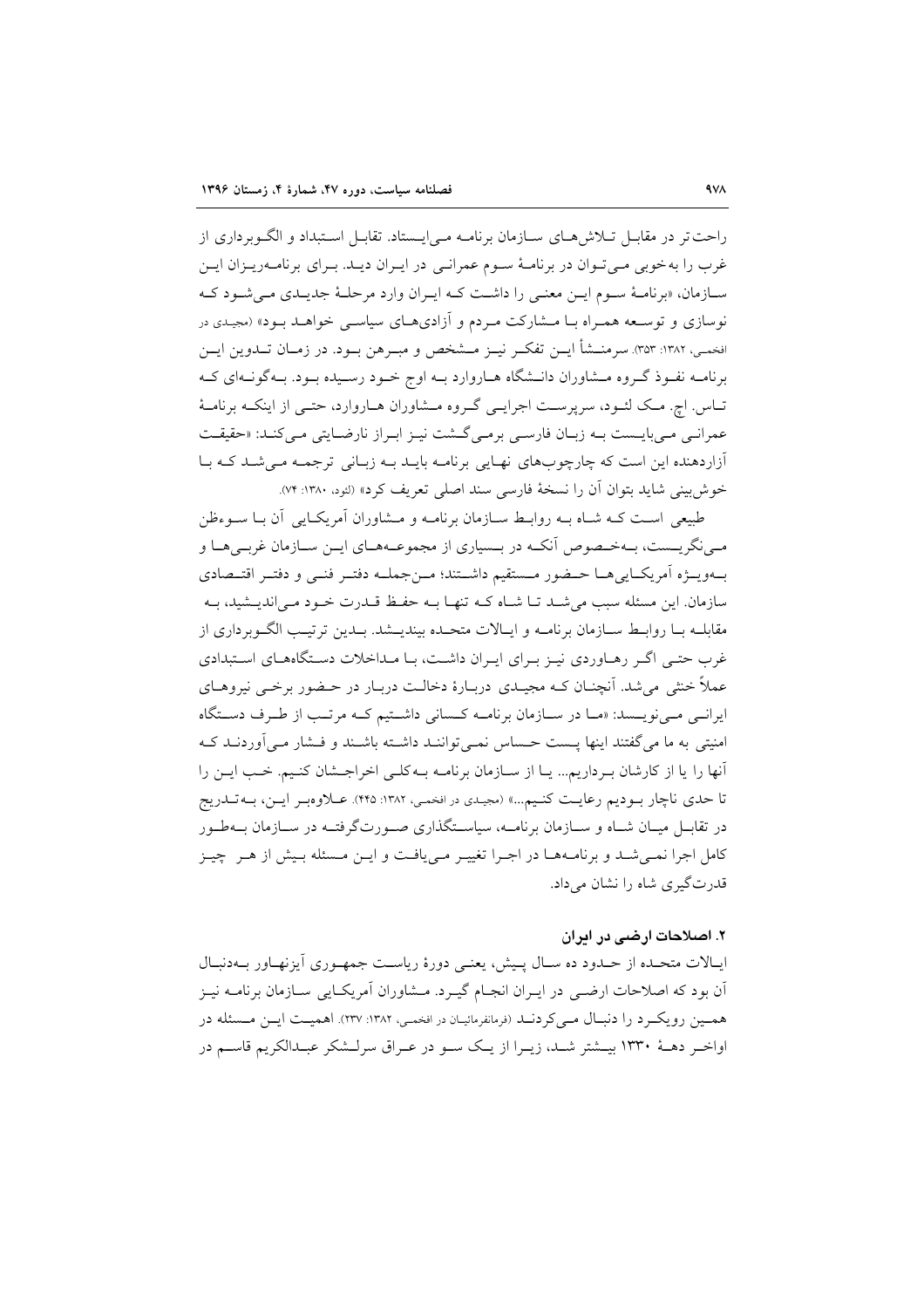مرداد ۱۳۳۷ با کودتایی نظامی بـه قـدرت رسـیده بـود. بـهخـصوص اینکـه حکومـت او نیـز گیرایش هیای سوسیالیستی داشت و بیه شیوروی نزدیک شید. از سیوی دیگیر، تحیولات سیاسی داخـل کـشور بـه سـمتی مـیرفـت کـه نهـضتهـای دانـشجویی و حرکـتهـای كــارگري و دهقــاني در حــال رشــد بودنــد و تعامــل أنچــه در عرصــهٔ داخلــي و خــارجي روی داد، ممکن بود ایـران را بـهسـوی التهـاب و سـلطهٔ کمونیـسم برانـد (ازغنـدی، ۱۳۷۹: ۱۰۸ و ۱۷۲). در جهت مخـالف، هرچــه موانــع گــسترش كمونيــسم گــسترش مــي يافــت، جهــان غرب بیـشتر مـی توانـست نظـام سـرمایه داری را گـسترش دهـد. «اَمریکـاییِهـا بـرای تـأمین بازار و تـضمين سـرمايههـاي خـود در كـشورهايي چـون ايـران در درجـهٔ اول بــه ثبـات سیاسی و اقتـصادی نیـاز داشـتند و دسـتیابی بـه ایـن اهـداف تنهـا بـا اجـرای اصـلاحات ارضي و دگر گونې در ساختار روستايي امکان پذير مي شد» (ازغندي، ١٣٧٩: ١٧٧).

در ابتـدا قـرار بـر أن بـود كـه اصـلاحات ارضـى در چـارچوب برنامـهٔ سـوم عمرانـى کشور طرح٫یزی و اجرا شود. بــه طــور کلــی فلــسفهٔ برنامــهٔ ســوم أن بــود کــه بــه کــشاورزی و کشاورزان بهعنوان مهم تـرین بخـش جمعیتـی کـشور توجـه ویـژه شـود. ازایـن٫رو بـود کـه دفتـــر اقتـــصادي در ايــــن زمينــــه ورود كـــرد (فرمانفرمائيـــان در افخمـــي، ١٣٨٢: ٢٣۶)، امــــا اســــتبداد جامعهٔ ایران اجبازه نبداد آنچیه از نظر فلسفی مبتنبی بـر اندیـشهٔ غربـی بـود، در چـارچوب تفکر مشاوران غربی و سازمانی کـه از غـرب الگـوبرداری شـده بـود، اجـرا شـود؛ ایــن بــدان معنا نیست کـه محمدرضـا پهلـوي بـهدنبـال اصـلاحات ارضـي در ايـران مبتنـي بـر شـيوه و رویکردی بـومی بـود. شـاه بـه شـیوهٔ آمریکـایی علاقـهمنـد بـود و هـر گونـه الگـوبرداری از سیاستگذاریهـای غربـی را بـرای تحـول در جامعـهٔ ایرانـی لازم و ضـروری مـیدانــست؛ اما بهدنبال نوعی از سیاستگذاری توسعه بود کـه نـهتنهـا بـر سـاختار قـدرتی کـه او بـر آن تکیــه کــرده بــود آســیب وارد نکنــد، بلکــه بــر آن بیفزایــد؛ شــیوهای کــه در ارتــش دنبــال مبی شــد. ارتــش ایــران از نظــر فنــاوری، تــسلیحات و آمــادگی رزمــی آنچنــان از اصــول آمریکایی تبعیت مـیکرد، کـه «اَن را بایـد یـک ارتـش تحـت قیمومیـت خوانـد» (آموزگـار، ۱۳۷۵: ۳۱۵-۳۱۴)، امـا در عـين حـال تمـامقـد مطيـع شـاه بـود. نـوع توجـه بـه الگـوبرداري در ارتش نشان میدهد کـه شـاه قائـل بـهنـوعی امتـزاج میـان قــدرتطلبـی خـود و الگـوبرداری از آمریکا بود. رویکردی کـه اگـر در سـازمان برنامـه محقـق مـی شـد، اهـداف ایـن سـازمان را از مسیر خـارج مـیکـرد. امـری کـه همچنـان کـه بـه سـازمان برنامـه آسـیب رسـاند، سرانجام اصلاحات ارضى را نيـز تحـتالـشعاع قـرار داد. ازايـنرو بـود كـه شـاه از يـك طرف حاضر نـشد برنامـهٔ اصـلاحات ارضـي در برنامـهٔ سـوم عمرانـي كـشور أورده شـود و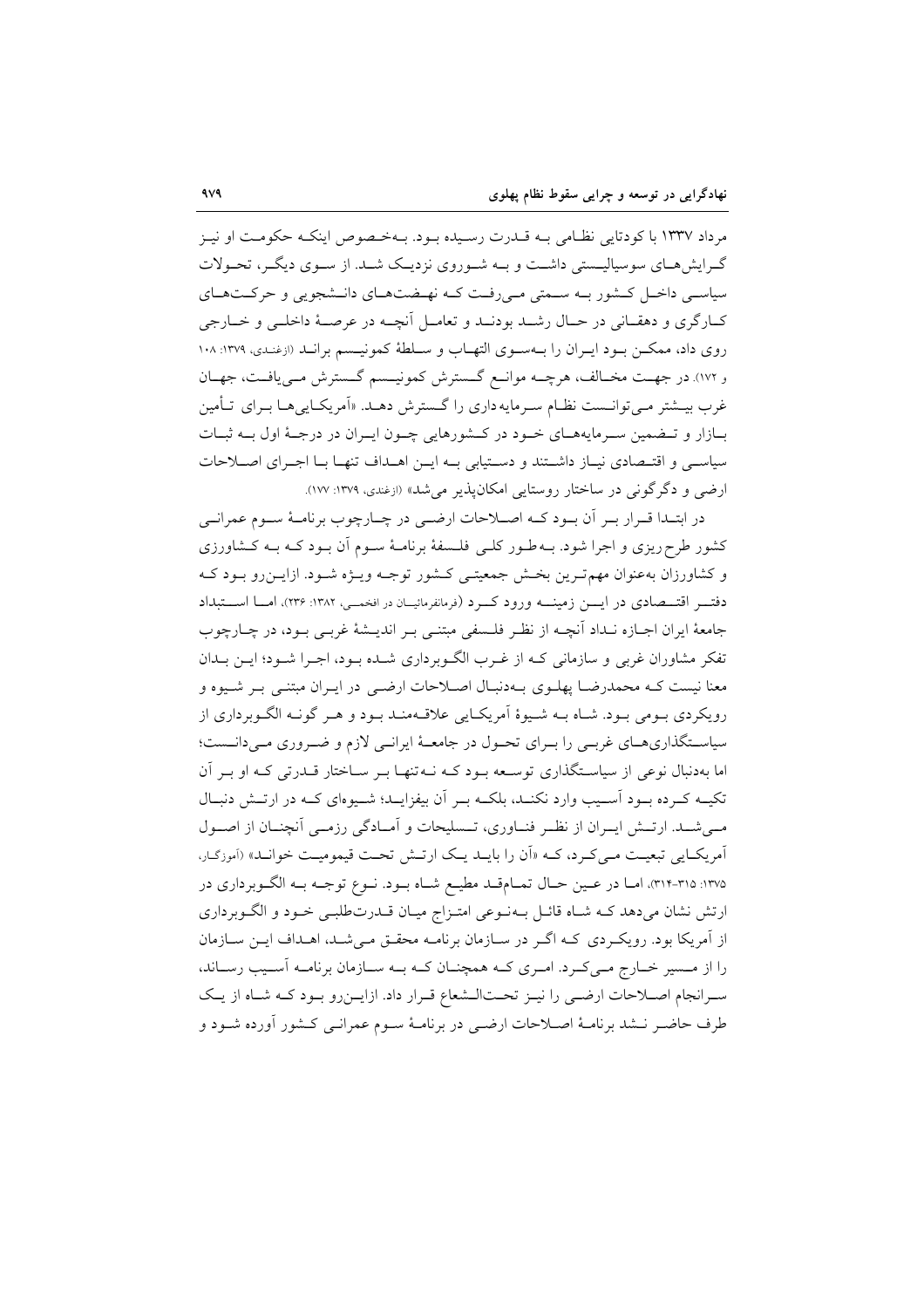از سـوي ديگـر، كمتـر از يـك سـال بعـد ايـن اصـلاحات را در كنـار چنـد طـرح ديگـر در قالب انقلاب سفيد به رفراندوم گذاشت و اجرا کرد.

علاوهبر خارج شدن طرح اصلاحات ارضى از برنامـههـاى سـازمان برنامـه و اجـراى آن در وزارت کـشاورزي، شـاه مطـرح شـدن چهـرههـاي دولـت در پـس اصـلاحات ارضـي را نیــز برنمــیتافــت. بــه همــین دلیــل بــود کــه حــسن ارســنجانی، طــراح واقعــی برنامــهٔ اصلاحات از صـحنه كنــار گذاشــته شــد و حتــى «در تمــامى مطالــب انتــشاريافتهٔ رســمى مربوط بـه اصـلاحات ارضـي نـام و تـصوير ارسـنجاني پاكـسازي و حـذف شـد» (بيـل، ١٣٨٧: ٢٣٣). در واقع شـاه بـهدنبـال اصـلاحات ارضـي محـدودي بـود كـه از طريـق آن بتوانـد سـه هدف را دنبـال كنـد: اول آنكـه بـا كنـار زدن بـزرگ مالكـان دامنـهٔ اقتـدار حكومـت مركـزى در روسـتاها افـزايش يابـد. دوم؛ بــا نــشان چهــرهٔ يــک شــاه اصــلاحطلــب از خــود، عــدم محبوبیتش در میـان طبقـات تحـصیل کـرده میـان شـهری را اصـلاح کنـد و سـوم؛ کـشاورزان دریافتکننـدۀ زمـین را بـه پایـههـای تـازه حمایـت مردمـی خـود تبـدیل کنـد (موگلانـد، ۱۳۹۲:  $(1 - -1)$ 

اسـتبداد شـاه در بـرهم زدن طـرح اوليـهٔ سـازمان برنامـه و حتـي طـرح ارسـنجاني، تـا حـدي بـود كـه او بـراي وسـيع تـر نــشان دادن اصـلاحات ارضـي مـدنظر خـود نــسبت بـه اصلاحات ارسـنجاني حتـي زمـينهـاي خـردهمالكـان را از أنهـا گرفـت، بـراي أنكـه نــشان دهـد «كارهـايي كـه ارسـنجاني انجـام داد فقـط مرحلـهٔ اول اصـلاحات ارضـي بـود و همـهٔ برنامـههـاي مـن نبـود. برنامـهٔ مـن مفـصل تـر اسـت». جالـب اّنكـه ايـن رويكـرد اسـتبدادي حتی فراتر از آن و پس از تقسیم زمـینهـا نیـز ادامـه داشـت. کـشاورزان بنـا بـهاجبـار عـضو شــرکتهــای ســهامی زراعــی شــدند. «در چنــدین مــورد مــأموران وزارت تعــاون و امــور روسـتاها ناچـار شـدند از راه تهديـد سـاواک و غيـره روسـتاييان را بياورنـد عـضو کننـد» (عاليخاني، ١٣٨١: ۴٥-۴۴).

حــذف طبقــهٔ زمــیندار و اقــشار هــم پیمــانش از یــک ســو و تــلاش بــرای جــذب کشاورزان بـسیار معنـادار بـود. درحـالیکـه او تـا پـیش از ایــن بـا بـورژوازی ســنتی، برخــی روحانيـان عـالىرتبـه و زمـينداران عليـه سـازمانهـايي چـون حـزب تـوده و جبهــۀ ملــي ائـتلاف كـرده بـود، بـه پــشتوانهٔ ايـالات متحـده «موفـق بـه تقويـت ارتــش شــد و وحــدت دستگاههای دولتمی را دوباره برقرار کرد» و به تمدریج از این ائتلاف فاصله گرفت. بنـابراين انجـام اصـلاحات ارضـي نـشان مـيداد كـه همـان توجـه نـيم بنـد بـه گـروههـاي اجتمـاعي نيـز كنـار نهـاده شـد. پـس از حـذف زمـينداران «رويـارويي خـشونتبـار ژوئـن ١٩۶٣ (١۵ خرداد ١٣۴٢) بــهمنزلــهٔ خاتمــهٔ اتحــاد سياســي رژيــم بــا بخــش ســنتي بــازار و روحانیون بود» (کارشناس، ۱۳۸۲: ۱۳۷-۱۳۶). در یسی درگیریهای ایـن سـال، شـاه «رهبـر مطلـق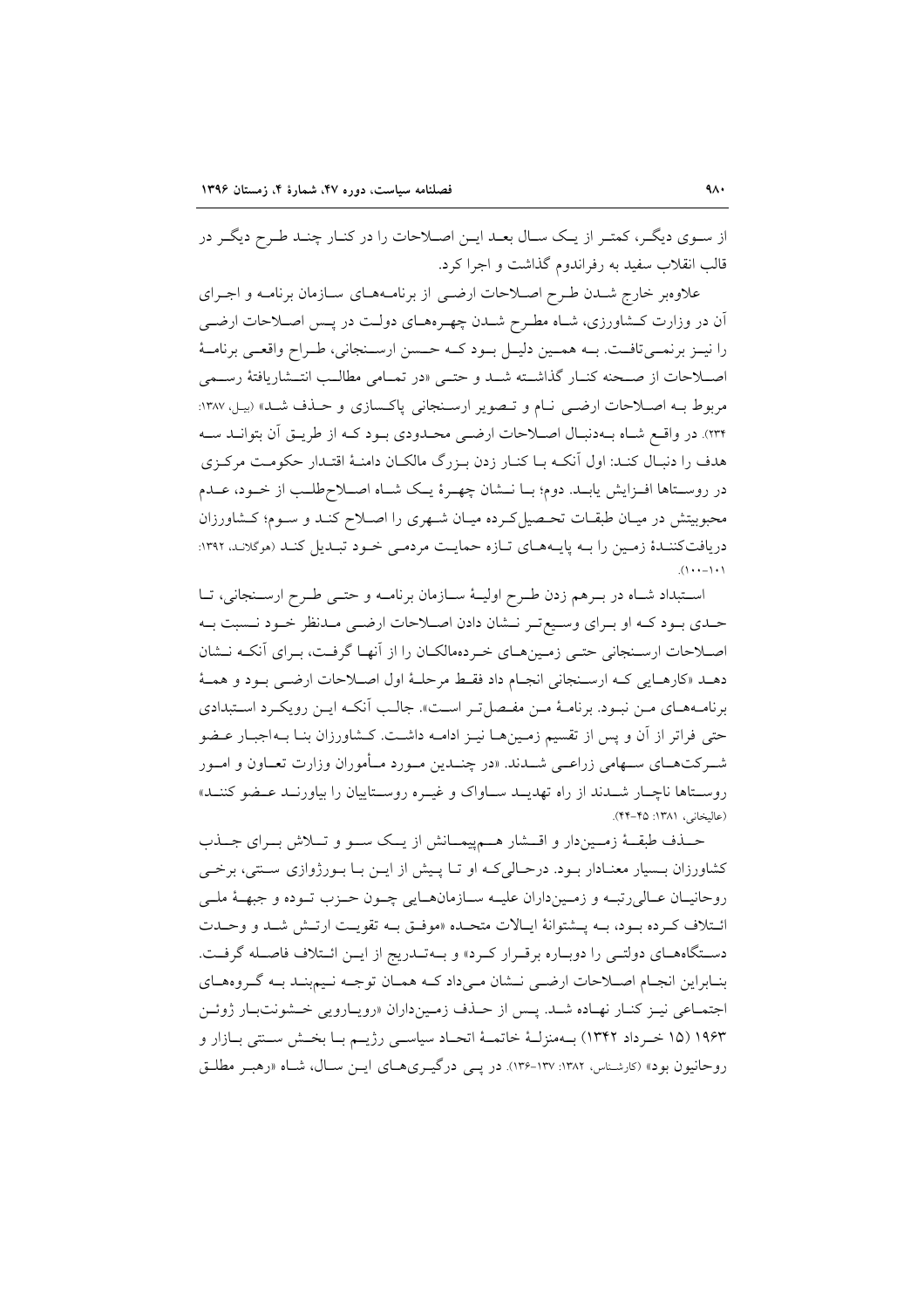و بلامنازع کشور شـله» (کاتوزیـان در شـهابی و لینـز، ۱۳۹۲: ۳۸۰). ایــن مــسئله نــشان مــ ٍ رداد کــه حکومت نه تنهـا بـه جامعـهٔ مـدنی رجـوع نمـی کنـد، بلکـه بـرای تعامـل مـستقیم بـا تـوده و عـوام مـردم، اقـشار ميانــه همچـون زمـينداران و روحانيـان را كنــار مـيزنــد. درحـاليكـه براساس ایـدههـای نهادگرایـان دولـت ازآنرو کـه قـادر نیـست درک درسـتی از منـافع مـردم داشته باشـد، مـي بايـست در تعامـل بـا نهادهـاي جامعـهٔ مـدنى نيازهـا و راهكارهـاي لازم برای سیاستگذاری توسعه را بازشناسی کند.

جيمز بيل معتقـد اسـت أمريكـاييهـا همـان طوركـه اعتبـار اصـلاحات ارضـي در ايـران را می توانند به نام خود بزنند، «می بایـد در سـرزنش هـایی کـه در مـورد سـرکوبهـا بـهعمـل مـي آمـد، نيـز سـهيم باشـند»؛ بـهخـصوص أنكـه در ميـان ايـن دو كفـهٔ تـرازو بـه سـمت سرکوب سنگینی مے کرد. ایـنگونــه بـود کــه «رهبـران مــذهبی و تــودهٔ بیدارشــده ارزش اصلاحات را مورد برسش قرار دادند» (بیل ۱۳۷۱: ۲۱۳).

بــدین ترتیـب اگرچــه «انقــلاب ســفید بــرای جلــوگیری از وقــوع یــک انقــلاب ســرخ طراحی شده بود، امـا در عـوض راه را بـرای یـک انقـلاب اسـلامی همـوار کـرد. افـزون;بـر اين، رشد پيوسـته جمعيـت، بـههمـراه كمبـود زمـينهـاي قابـل كـشت موجـب شـكل گيـري حلبی آبادهـای شـهری شـد» (آبراهامیـان، ۱۳۸۹: ۲۵۲). جـدای از ایــن معـضلات و پیامـدهایی کـه اصلاحات ارضـي در شـهرها بــهجـاي گذاشــت، جنبــههـاي اصــلاحات كــشاورزي آن نيـز درخـور اعتنــا نبــود. «بــا أنكــه وعــدهٔ حمايــت قــوى از مالكــان داده شــده بــود، ولــى ايــن حمايت انبدي بود، مشكلات آبياري لاينحل باقي مانيد، فرسايش خياك اداميه يافت، بهبود و اصـلاح بـذر دچـار محـدوديت شـد و راهـسازيهـا از حـد طـرح و نقـشه، تجـاوز نكرد» (اميراحمدي، ١٣٨٥: ١۶٧). بــدين ترتيـب درحـاليكــه برنامــهٔ اصــلاحات ارضــي در بخـش سلبی اهـداف خـود یعنـی ویـران کـردن پایگـاه مالکـان «بـه طـرز شـگفتانگیـزی خـوب» عمـل كـرد، در بخـش ايجـابي يعنـي «بنـا نهـادن نهادهـاي جانـشين... » بـه اشـكال برخـورد (آموزگار، ۱۳۷۵: ۳۲۱).

### ۳. گرانی قیمت نفت و غامض شدن مسئلهٔ توسعه

محمدرضاشــاه بــه لطـف در آمــدهای رو بــه رشــد نفــت رؤیــای رضاشــاه را دربــارهٔ تکــوین يک سـاختار دولتـي فراگيـر تحقـق بخـشيد. ايـران بـه چهـارمين توليدکننـدۀ نفـت و دومـين صادرکنندهٔ بزرگ آن تبـدیل شـده بـود. درآمـدهای ایـران از ایـن میـزان تولیـد نیـز براسـاس موافقــتنامــهٔ ۱۳۳۳ کنــسرسیوم نفتــی بــه ۵۰ درصــد رســیده بــود و حــال جنــگ ۱۹۷۳ موجــب چهــار برابــر شـــدن ايـــن درآمــد شــده بــود (آبراهاميــان، ١٣٨٩: ٢٢۶). درآمــدهاي نفتــي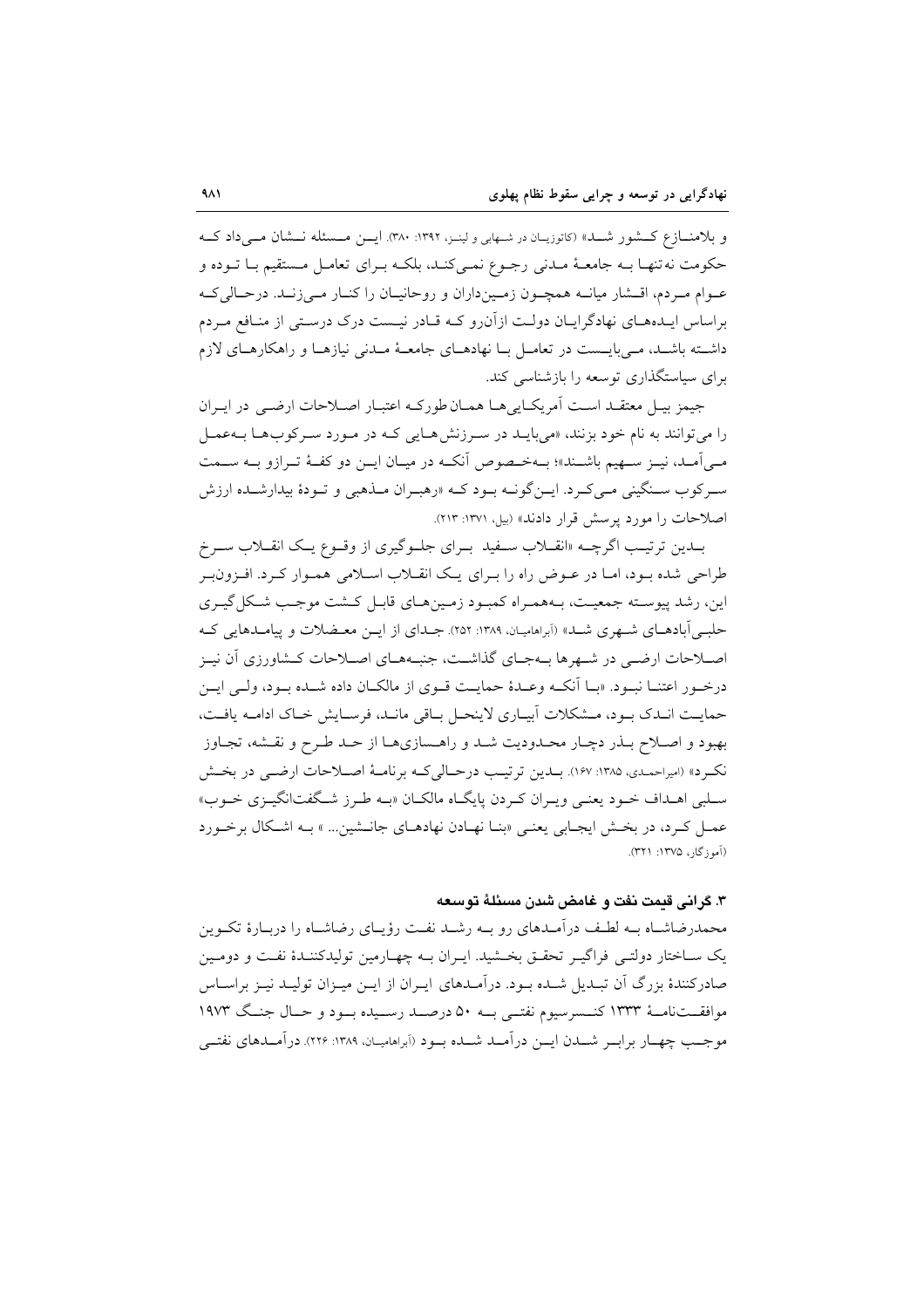سـازمان برنامـه را بـیش از پـیش اسـیر خودسـریهـای محمدرضاشـاه مـیکرد؛ آنچنـان کـه برنامههای عمرانبی تحت مـدیریت او شـکلی وسـیع بـه خـود گرفـت. بـدین ترتیـب مـا در ابتـداي دهــهٔ ۵۰، بــهدليــل جهــش قيمــت نفــت، شــاهد اجــراي «برنامــهٔ جــامع» در كــشور هـستیم؛ برنامـههـایی کـه از نظـر علمـی قابـل اجـرا نبـود. برنامـههـایی کـه بـر پایـهٔ «تـوهم بزرگ» و در قالب تمدن بـزرگ پیگیـری مـی.شــد (عظیمـی، ۱۳۹۱: ۲۰۷). اجــرای ایــن تــوهم کــار سـازمان برنامـه را بــسيار دشـوار كـرده بـود. ايــن در حــالي بــود كــه تــيم ســازمان در ايــن بزرگ شدن برنامـههـا كمتـرين نقـش را داشـتند. بـا ايـن حـال، پـيش از ايـن رويـهٔ شـاه در مقابـــل ايـــستادگي هـــاي متفكــران و مجريـــان ســـازمان برنامـــه نـــشان داده بـــو د كــه اســـتبداد نهادینهشسده در نهادهـای غیررسـمی ایــران بــهراحتــی مــیتوانــد یــک ســازمان الگـوبرداریشــده و نهادینــهنــشده را از یــای درآورد. پــیش از ایــن برکنــاری ابوالحــسن ابتهـاج در دولـت اقبـال بــهعنــوان فــردي كــه «رفــت و أمــدهايي بــا أمريكــا» داشــت و «در صندوق بين المللي پـول و محافـل مـالي آمريكـا و تهـران مطـالبي عليـه اعمـال نفـوذ شـاه و افـراد خانـدان سـلطنتي» گفتــه بــود، مــديران و برنامــهريــزان را متوجــه ايــن مــسئله كـرد كــه سازمان جای ایـدهپـردازی خلاقانــه نیـست (ابتهـاج، ۱۳۷۱: ۵۰۳: ۵۰۳). بـدین ترتیـب بـا قــدرتگیــری شاه، مشاوران خـارجي سـازمان نيـز ايـران را تـرک کردنـد. حتـي خـداداد فرمانفرمايـان نيـز بـهدليـل تأكيـد بـر ايـدۀ خـود از سـازمان كنـار رفـت. ايـن اسـتبداد را در درون برنامـههـاي سـازمان نيـز مـيتـوان يافـت. آنچـه بـهعنـوان روح مـردمسـالاري در برنامـهٔ سـوم عمرانـي كـشور وجـود داشـت، در برنامـهٔ يـنجم كـه در دهـهٔ ينجـاه دنبـال مـي شـد، وجـود نداشـت. توسعهٔ همهجانبه جـاي خـود را بــه رشــد اقتـصادي داده بـود و ايــدئولوژي فــنسـالارانه نيــز مبتنـي بـر «يـک بوروکراسـي مرکزگـرا» و «بــدون توجـه بــه خواسـتههـاي مـردم، در تمـامي وجـوه زنـدگی ایرانیـان» دخالـت مـی کـرد (نراقـی، ۱۳۸۵: ۵۰۶). در ایــن زمینــه جامعــه از یـک سو، با فن سالارانی که نمـاد الگـوبرداری از غـرب بودنـد و «هـیچ حرمتـی بـرای سـنتهـا و فرهنگ محلي قائـل نبودنـد و هدفـشان صـرفاً اعمـال فرمـولهـايي بـود كـه اغلـب ارتبـاطي بـا وضـعيت ايـران نداشـت» (نبـوي، ١٣٨٨-١٢٧) روبـهرو بودنـد و از سـوى ديگـر، همـين نظم الگوبرداری شده نیز در امتـزاج بـا اسـتبداد دچـار دگردیـسی و تغییـرات نهـادی مـی شـد و در شـرايط انحـصار قـدرت نمـي توانـست آنگونــه كـه بايــد و شـايد اسـتحكام يابـد، تـا بتوانــد جامعــه را بــدان ســمت و ســويي كــه منــافع برأمــده از همــين الگــوبرداري نــشان مـیداد، راهنمـایی کنـد. اسـتبداد موجـود در سـاختار سیاسـی و بـه طبـع اقتـصادی کـشور همچنـان كـه شـرايط را بـراي پـاگيري و رشـد نهادهـاي مـدني بـست، فرصـت لازم بـراي تحـول نظـام اقتـصادي و سـازمانيـابي بخـش خـصوصي در فـضاي رشـد اقتـصادي را هـم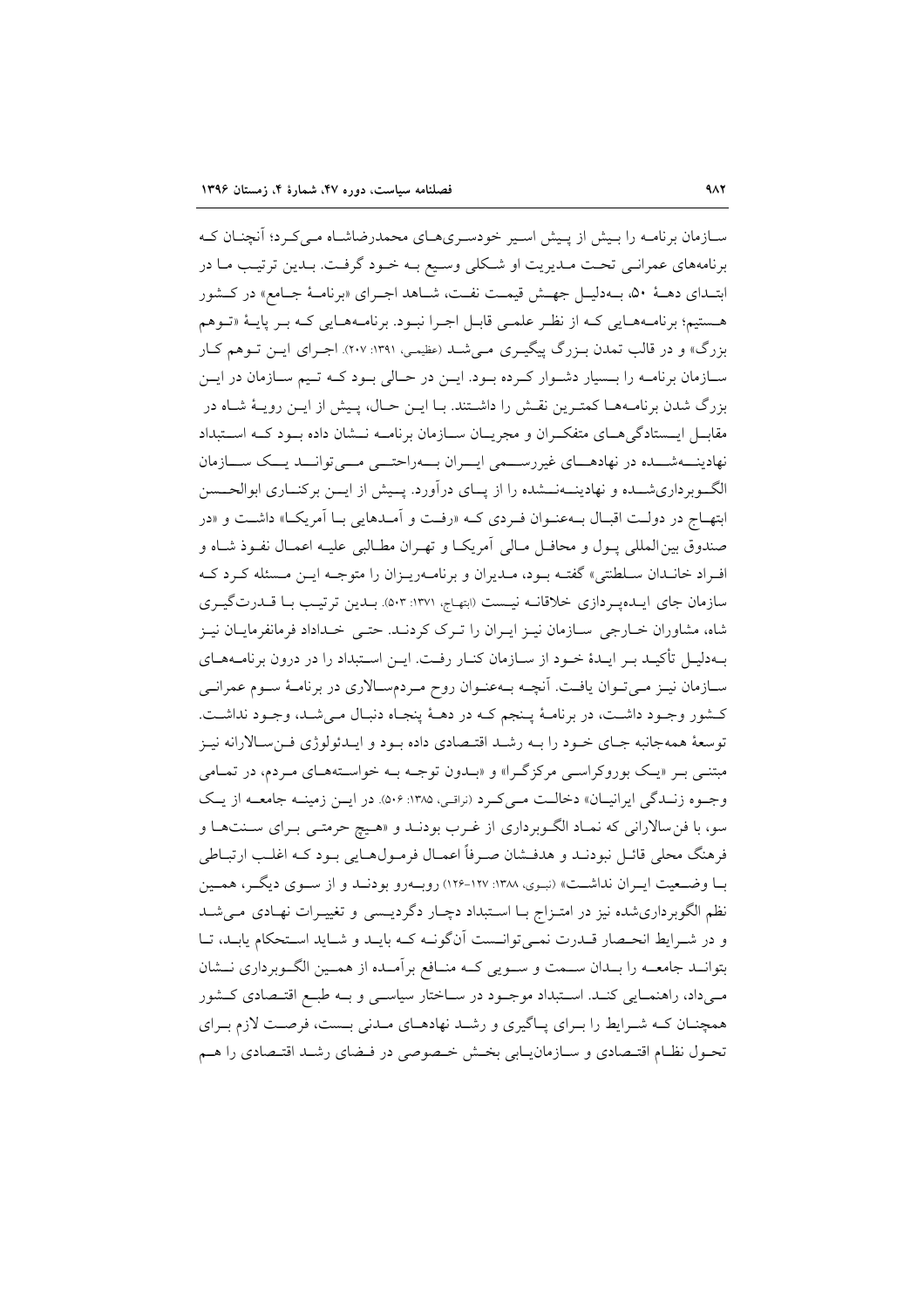مسدود کرد. ازایــنروســت کــه مــیتــوان بــر مفهــوم تــوازن دوگانــهٔ نهادگرایــان تأکیــد کــرد. اقتصاد و سیاست در ایران، همزمان و پیههمبراه هیم در شیرابط پیسرفت پیهستر می بردنید و فرصت لازم را برای ابراز وجود در قامت جامعهٔ مدنی و بخش خصوصی نمی یافتند.

آنچــه شــاه مــ<sub>ه يـ</sub>ـسنديد نظــامي مطلــق|لعنــان بــود كــه در آن او بــهمثابــهٔ يــک پدرســالار حـرف اول و اَخــر را مــي;د. او تمايــل زيــادي بــه بهبــود وضــعيت زنــدگي مــردم كــشور داشت. امـا بهبـودي كـه در آن همـه مـى بايـست مـديون اعلـى حـضرت مـى شـدند. واقعيـت اين است كـه در نهـاد شـاه «يـك نـوع گـرايش دسـت چيـي سوسياليـستي» وجـود داشـت (عالیخیانی، ۱۳۸۱: ۱۸). ایس رویک و سوسیالیسیتی همزمیان بیا گرانسی قیمت نفت بیا نسوعی توهم خودکامه ادغام شـد و تعجيـل تـوأم بــا شـعف خيــال5پردازانــه را بــراي تحــولي اساســي در ایران دنبـال کـرد. تــوهم و تعجیلــی کـه در ایــن عبـارات منــوچهر فرمانفرمائیــان خــود را نشان مے دھد:

«سرازیر شدن مبالغ کلان نفت به خزانـههـای مـا، مـا را نیــز بـا مــسئلهٔ پیچیــدهای مواجــه ساخت. ثـروت هايمـان را چگونـه بايـد بـه مـصرف مـىرسـانديم؟... در اينجـا بـه ايـن فكـر افتادیم کـه... مـا ملتـی برگزیــده هــستیم کـه مـیتوانــد از میـان ویرانــههـا سـر بـرآورد و بـر تـارک قـرن بيـستم تمـدني کامـل و شـکوفا بنـشاند. شـاه سـخن گفـتن از تمـدن بـزرگ را آغاز کرد، مقـامی کـه ایـران در ظـرف ده سـال بـه آن نائـل مـی آمـد» (فرمانفرمائیـان. ۱۳۸۱: ۲۷۶- $(900)$ 

ایــز تــوهم در جــزوهاي كــه اهــداف تمــدن بــزرگ را نــشان مــىداد و توســط دولــت منتشر شده بود، قابـل درک اسـت: «بـي سـوادي در سراسـر کـشور ريـشه کـن خواهـد شـد... به پیروی از منویـات شـاه تمـام كويرهـا بـه جنگـل تبـديل خواهـد شـد... عـدالت اجتمـاعي به عدالت پهلـوی تغییـر نـام خواهـد داد.... تولیـد بـاران مـصنوعی بـرای کـشتزارهای تـشنه، نیساز بــه بساران(هسای فــصلی را منتفــی خواهــد ســاخت....»( فرمانفرمائیسان، ۱۳۸۱: ۲۷۶). بــا ایسن توهمــات ناشــي از درآمــد چنــدبرابر شــدن قيمــت نفــت ســخن از تجديــدنظر در برنامــهٔ پـنجم عمرانـي بـه ميـان آمـد و شـاه در سـخزاني آن جلـسه از « رشـد حـداقا ٬ ۲۵ درصـد» سخن گفت (يهلوي، ۱۳۵۳: ۱۸).

ایسن رویک و سوسیالیسستی خیسال پر دازانسهٔ شساه از یسک سسو و تسلاش او بسرای مشروعیتبخشی بـه کودتـایی کـه او را بـه سـریر قــدرت کــشاند از سـوی دیگـر، موجـب رویکردهای غلطبی از سـوی وی شـد کـه بـیش از آنکـه بـه افـزایش تولیـد در یـک فراینـد تـدريجي بينديــشد، بــه فكـر گــسترش مـصرفگرايــي و رفـاه مـردم شــد. بــهعبـارت ديگـر، تقاضا بيش از عرضـه اهميـت يافـت. بـدين ترتيـب «نـرخهـاي بـالاي مـصرف در ايـن دوره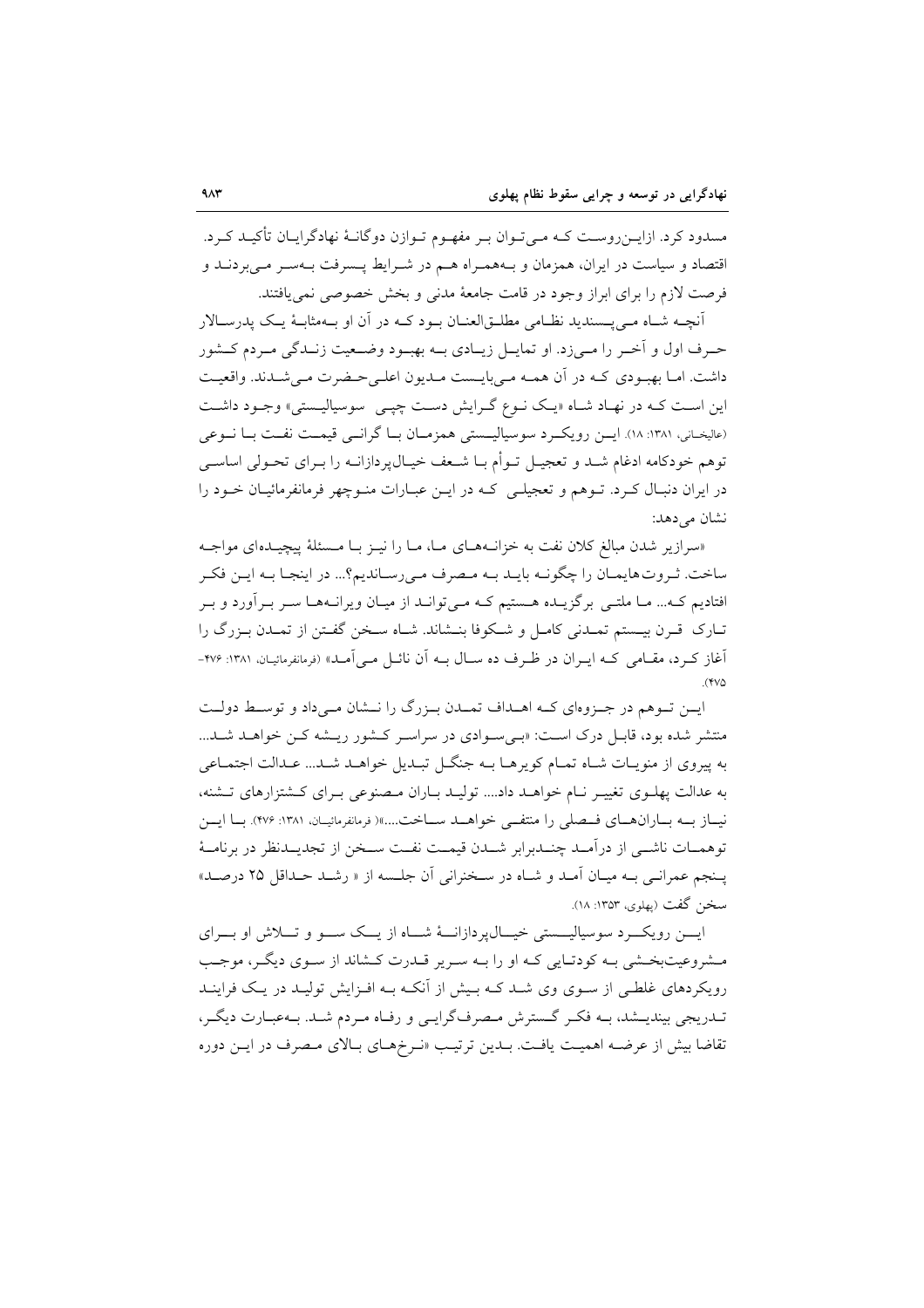سبب گسترش سریع بازار داخل<sub>عی</sub> شـد». مـشکل آن زمـان دوچنـدان مـی شـود کـه بـا توجـه به وضـعیت نـابرابر درآمـدي مـردم، الگـوي مـصرف شـكلي نامتعـادل بــه خـود مــي گيــرد و بـه سـمت مـصرف كـالاي تجملـي پـيش مـيرود و «منجـر بـه انحـراف منـابع از توليــد مصرفي عمومي وكالاهباي توليبدي مبى شبود و ظرفيت رشيد بلندميدت اقتبصاد را تحليبل می بو د» (کارشناس، ۱۳۸۲: ۲۶۶ و ۲۷۹).

این شـكاف در الگـوی مـصرف اشـكال مختلفـی داشـت. امـا جـدای از آنكـه مـا شـاهد شکاف دارا و ندار در شـهر بـوديم، شـکاف بـين شـهر و روسـتا نيـز خـود را نـشان مـيداد. سال هــا پـیش از ایــن متخصــصان ســازمان برنامــه بــه ایــن نکتــه مــی|ندیــشیدند کــه یکــی از تبعـات اصـلاحات ارضـي، بـي شـك كنـده شـدن جمعيـت از روسـتاها و حركـت أنهـا بـه سـمت شـهر خواهـد بـود؛ امـا خـارج شـدن برنامـهٔ توسـعه از دسـتان أنهـا و گـرايش أن بهسوی خودسریهای شاه، حل ایـن معـضل را از دسـت آنهـا خـارج کـرد. ایـن مـسئله زمانی حادتر شد که حکومت خـود نیـز میـان شـهر و روسـتا تفـاوت مـیگذاشـت و بـا تمرکـز تـرويج مـصرفگرايـي در شـهرها، جمعيـت كـشور را بـهسـوي شـهرهاي بـزرگ سوق ميداد. عاليخـاني در خـاطرات خـود مـي گويـد: «هويـدا رسـماً بـه مـن مـي گفـت مـن اول دولت شهرنـشينان هـستم، بـهخـاطر اينكـه آنجـايي كـه شـلوغ مـيشـود شهرهاسـت....» (عاليخـاني، ١٣٨١: ١٩١ و ١٢٩-١٢٨). بــدين ترتيــب توزيــع نامتعــادل درآمــدها ميــان دو بخــش شــهر و روستا موجب تـشويق صـنايعي شـده بـود كـه بـراي أنهـا تنهـا در نـواحي شـهري تقاضـا وجود داشت (آموزگار، ۱۳۷۵: ۳۱۶).

بلدین ترتیب بـا افـزایش قیمـت نفـت و گـرایش كـشور بـه مـصرف بیـشتر-بـهجـای تولیـــد-جـــای صـــادرات و واردات در کـــشور عـــوض شـــد. دیگـــر نـــهتنهــا بـــسیاری از محصولات صـادراتي را نمـي شـد صـادر كـرد، «چـه بـسا كـه مـي بايـست هماننـد أن را هـم وارد بکنیم» (عالیخانی، ۱۳۸۱: ۱۹۱ و ۱۴۹–۱۴۸). ایس گونــه بــود کــه بــا توجــه بــه محــدودیت دولــت در عرصـهٔ كـالا، كـشور بـا سـرعت هرچـه بيـشتر بـه سـمت تـورم سـوق پيـدا كـرد. نبـود جامعـهٔ مـدنی کارامـد کـه دولـت در مـشورت بـا آن، بتوانـد فـضای جامعـه را بــسنجد و مبتنے بے نیازسٹنجی بلندملدت اقسدام بے حرکت در مسدار توسیعه کنسد و رویک د مـسالمتجويانـهٔ اَمريكـا و بـهطـور ويـژه جمهـوريخواهـان كـه در ايـن دوره قــدرت را در آمریکا در اختیار داشتند، سبب شـد تـا اسـتبداد شـاه جـای الگـو بر داری (هرچنـد از لحـاظ فکـري-فرهنگـي مغـاير بـا جامعـهٔ ايـران) را بگيـرد و حتـي مزايـاي حـداقلي آن را نيـز بـه حاشیه ببرد و رویـههـای سـادهلوحانـهای از سیاسـتگذاریهـای اقتـصادی را کـه بـر اسـتبداد مبتنی بود، ممکن گرداند.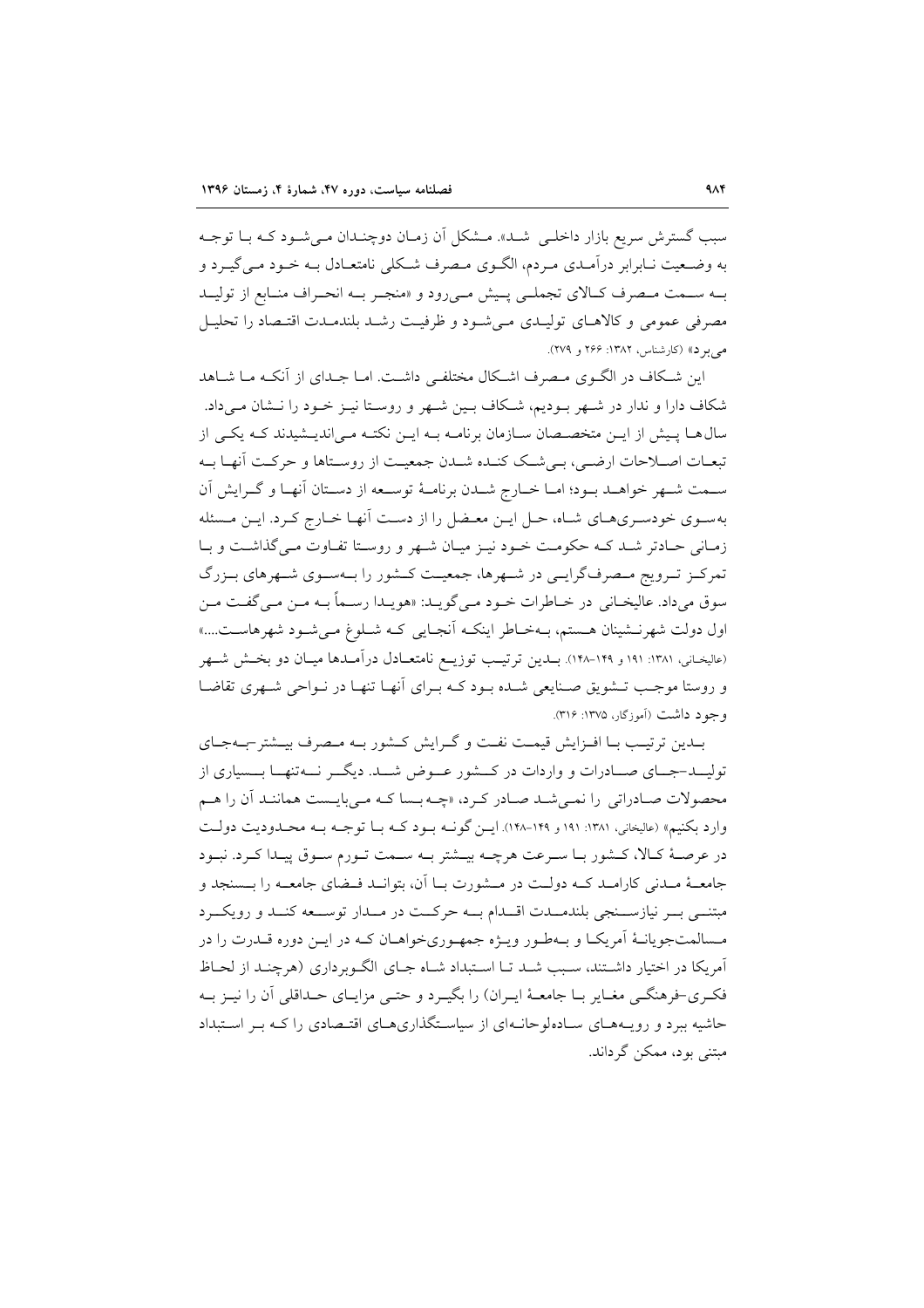اســتبداد شــاه آنچنــان بــود كــه حتـــى ســـاواك بـــهعنــوان يــك ســـازمان امنيتـــى الگـوبرداریشـده از غـرب در فراینـد زمـان دچـار تغیبرات نهـادی شـده بـود. بـرای مثـال درحاله كه شاه سـازمان اطلاعــات انگلــستان را تحـسين مــيكـرد و ايــن ســازمان در تعلـيم و سبازماندهی سباواک نقبش مهمبی داشت، تعریبف این سبازمان از مقولیهٔ امنیت و نجبوهٔ برخـورد أنهـا بــا نــاامنى متفــاوت شــده بــود. «شــاه فرامــوش نمــود كــه نقــش ايــن ســازمان [اينتليجنــت ســرويس] كــاملاً از وظيفــهٔ يلــيس منفــك اســت، يعنــي مــأموران آن هميــشه سعی مے کردنید تیا حید امکیان از بیهکار بردن زور خودداری کننید. درحیالی کیه سیاواک برعکس اَن، هم سازماني اطلاعــاتي بــود و هــم پليــسي سياســي و مــأموران خــود را بــهطـور دائـم برمـي|نگيخـت كــه در كـسب اطلاعــات، اجبــار را بــهكـار گيرنــد. از طـرف ديگــر، اینتلیجنت سے ویس در یک سیستم قبضایی-سیاسے عمل مے کنبد کے مجلس، مطبوعــات و قسوۀ قسضائيه، بسه محــض مسشاهدۀ مسورد مبنسي بسر تجب1وز از اختيسارات، مبي تواننــد أن را بــه بــاد انتقــاد گيرنــد و لــذا فعاليــتهــايش در نهايــت احتيــاط صــورت مي گيـرد» (نراقـي، ١٣٨٥: ٣٢٥). جالـب اّنكــه ايــن انحــراف نهــادي جــدا از ســرويس هــاي امنيتــي حتی تحزب را نیـز در برمـی گیـرد. حزبـی چـون رسـتاخیز جـدای از اّنکـه براّمـده از ملـت نبود، بهعنوان یـک ارگــان امنیتــی عمــل مــی کــرد و بــرای مثــال بــرای مقابلــه بــا گرانفروشــی نیروهـای خـود را راهـی بـازار مـیکنـد. آن هـم در شـرایطی کـه بحـران اقتـصادی ناشـی از گـرانفروشـي نبـوده و بـهعلـت سياسـتگذاريهـاي غلـط حكومـت روي داده بـود. بنـابراين در این دوره اگرچــه حکومـت از جامعــه مــستقل بــود و ایــن مــسئله فــی نفـسه مــی توانــست در پیشبرد سیاستگذاری توسیعه مفیلد باشید، امیا قیادر بیه فهیم خواستههیای اجتمیاع نبیود، زیرا هیچ ارتباطی با بدنهٔ جامعــه نداشــت و نمــیتوانــست بــه الگــوی درســت از توســعه کــه مبتنی بر نیازهای مـردم باشـد، دسـت یابـد. ایــنگونــه بــود کــه میــزان تقاضــاهای موجــود در جامعه هرچه بیـشتر موجـب شـكاف میـان مـردم و جامعـه مـیشـد و زمینـههـای فرویاشـی را فراهم مي كرد.

#### نتىحە

در چـارچوب تحليـل ارائــهشــده تــلاش شــد تــا نــشان داده شــود كــه ســه گــام مهــم سیاستگذاری توسعه در ایـران بــه شـکل هــمافزایــی بــه انباشــت معــضلاتی انجامیــد کــه هــر روز بیش از پیش زمینههای سقوط رژیم را فراهم کرد. شاید سال ۱۳۲۸ که ایالات متحده زمینهٔ تأسیس سازمان برنامه را فراهم مـیکـرد، تـصور نمـیکـرد ایـن نهـاد دچـار چـه تغییراتبی خواهـد شـد. مـسئلهٔ مهمـی کـه فراینـد نهادسـازی در ایـران را ناکـام گذاشـت، آن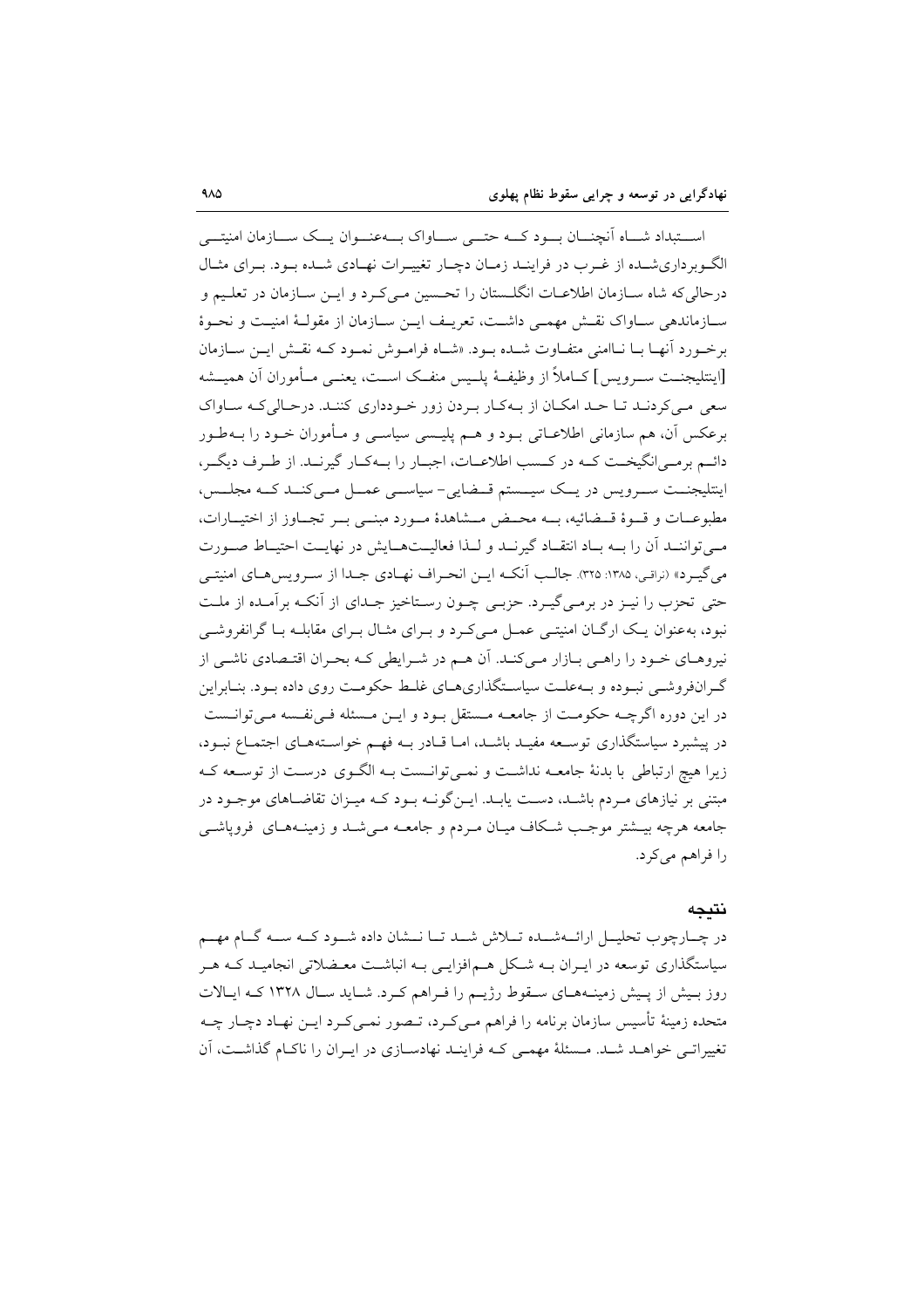بسود کسه بسرای آمریکسایی هسا نفسن توسیعه در ایسران اهمیست نداشست؛ بلکسه مقابلسه بسا كمونيسم هدف بود و توسعه به مثابـهٔ ابـزار تلقـي مـي شـد. ازايـن رو بـه محـض آنكـه منـافع غرب در چارچوب حکومت مصدق بـه خطـر افتـاد، شـيوه و رويکـرد آمريکـاييهـا بـراي مقابله با کمونیسم نیـز تغییـر کـرد. کودتـا در ایـران امـا تولـد دوبـارهٔ اسـتبداد بـود. پیـروزی اسـتبداد بـر الگــوبرداري بــهمنزلــهٔ پيــروزي نهادهــاي غيررســمي بـر نهادهــاي رســمي بــود. وابستگی به این مسیر مقولهای بود کـه هـر سـازمانی را در ایـران بـه سـمت نهـاد اسـتبداد سوق میداد؛ حتی اگر ایـن نهـاد الگـوبرداریشـده از غـرب باشـد. ایـن معـضل حتـی دامـن نهاد برنامه ریـزی در ایـران را کـه خـود را در قامـت سـازمان برنامـه نــشان مـی داد، گرفـت و موجب انحـراف ايـن سـازمان از ايـدۀ اوليـهاش شـد. نهـاد تـازه متولدشـدۀ برنامـه ريـزي در ایران اگرچه دولتمدار بود، امـا بـرای جامعـهای مفیـد بـود کـه در آن دولـت بتوانـد ضـمن استقلال عمـل از جامعــه، بــراي كــسب اطلاعــات دربــارهٔ زمينــههــا، نيازهــا، شــيوههــا، راهبردهـا و اهـداف توسـعه بـا نيروهـا و گـروههـاي اجتمـاعي در ارتبـاط نيـز باشـد؛ امـري کـه کمتـرين لازمـهاش وجـود يـک جامعـهٔ مـدني حـداقلي بـود. در شـرايط نبـود نهادهـاي سیاسی و اقتصادی کـه بتواننـد بـه رشـد جامعـهٔ مـدنی و گـسترش بخـش خـصوصی کمـک كننسد، استتبداد متكنى بسه درآمسد نفست و بسا تكيسه بسه انحسصار بسه تغييس در نهساد الگـوبرداريشـدۀ برنامـهريـزي توسـعه پرداخـت. اَنچنـان كـه بـا تغييـر طـرح اصـلاحات ارضی از ایدهٔ اولیـهاش، شـاهد سیاسـتگذاری ناکارامـدی شـدیم کـه نتیجـهاش از بـین رفـتن بخش کشاورزی و حرکت جمعیت از روستا بـه شـهر بـود. امـری کـه بـا گرانـی قیمـت نفت و توجـه بیــشتر بــه شهرنــشبنان گــسترش یافـت، چراکــه زنــدگی در شــهر در اوایــل دههٔ ۱۳۵۰ به منزلهٔ مصرف بیشتر بـود. ایـنگونـه بـود کـه بـا کـاهش قیمـت نفـت و افـزایش تورم و بیکاری رویکرد سوسیالیستی شـاه بــه ضـررش تمـام شــد و همـهٔ نگــاههـا بــه ســمت او خيره شد. محمدرضاشاه بهعنوان بازيگر نهاد استبداد به پايان راه خود رسيده بود.

اگــر در مقابـــل آنچـــه روی داد، سیاســـتگذاری توســـعه در کـــشور بـــر طرحـــی ملـــی و مبتنبی بـر خواسـتههـای جامعـهٔ ایـران پـیش مـیرفـت، تـاریخ ایـران آینـدهای متفـاوت را تجربه مي کرد. حـال آنچــه در چــارچوب نظريــهٔ نهــادگرايي جــاي تجربــهانــدوزي دارد، ايــن است کـه نهادهـاي بر آمـده در يـک جامعـه مـي تواننـد آنچنـان رسـوب کننـد کـه سـالهـا و دهـههـا پـس از وقـوع يـك انقــلاب نيـز در قــامتى جديــد رخ بنماينــد. ايــن مــسئله دربــارهٔ الگوبرداری نامتعارف و ببی تـوجهی بـه برنامـهٔ ملـی نیـز صـادق اسـت. همچنـان کـه دربـارهٔ توجه به خواستههای نهادهـای مـدنی یـا رویکـرد تـوزیعی بـه منـابع رانتـی (همچـون نفـت)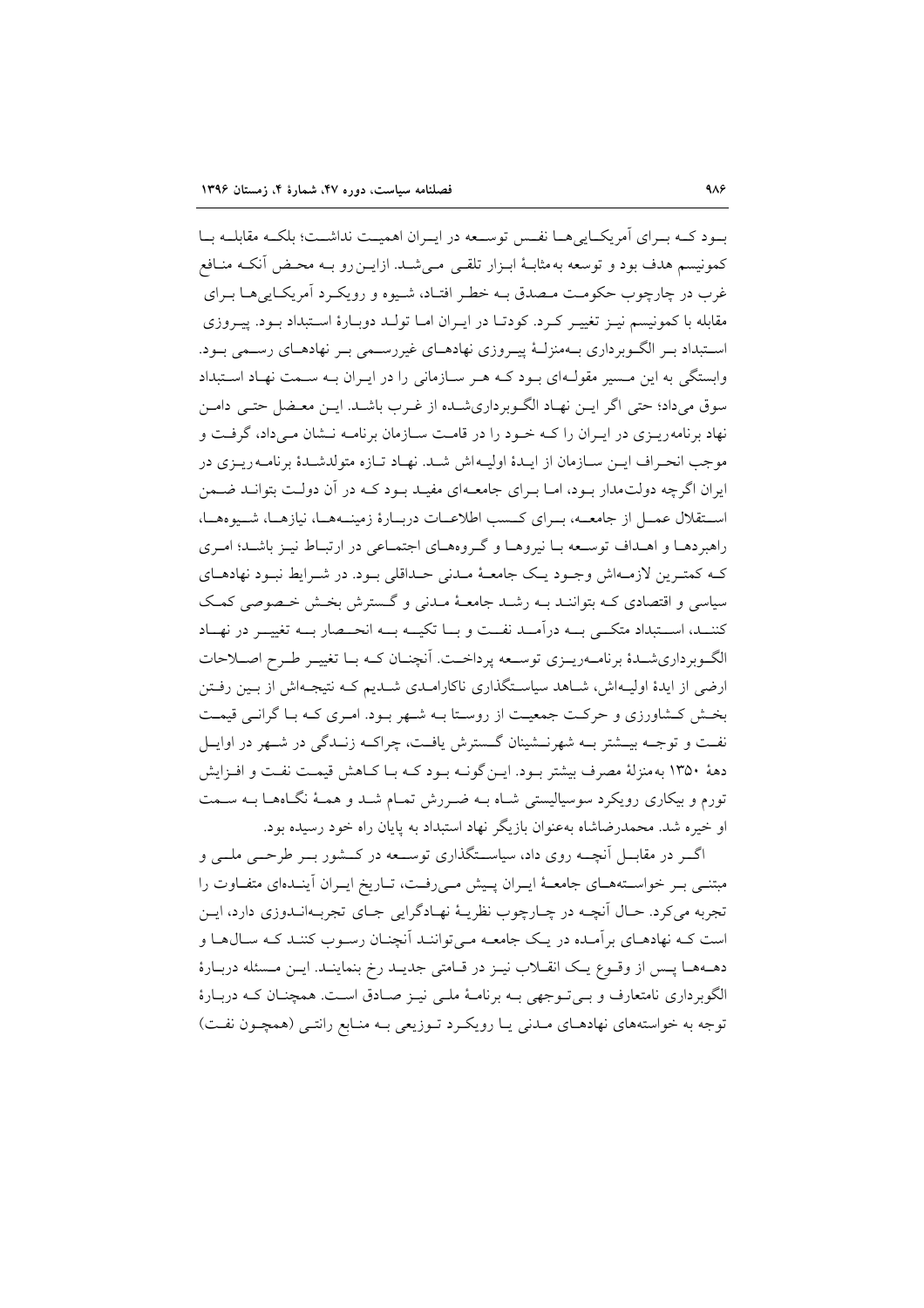در مقابل سـوق دادن آنهـا بــه ســمت توليــد و ايجــاد عرصــه بــراي بخــش خــصوصي صــدق مہ کند.

# منابع و مآخذ

### الف) فارسى

- ١. أبراهاميان، يرواند (١٣٨٩)، تاريخ ايران مدرن، ترجمهٔ محمدابراهيم فتاحي، چ نهم، تهران: نشر ني.
- ۲. آموزگــار، جهــانگیر (۱۳۷۵)، فــراز و فــرود دودمــان پهلــوي، ترجمــهٔ اردشــیر لطفعلیــان، تهــران: مرکــز ترجمــه و نــشر
- ۳. افخمـــی، غلامرضـــا (۱۳۸۲)، توســـعه در ایــران: ۱۳۲۰–۱۳۵۷ (خــاطرات خــداداد فرمانفرمائیــان، عبدالمجیــد مجیــدی، منوچهر گودرزي)، چ دوم، تهران: گام نو.
- ۴. امیراحمـدي، هوشـنگ؛ پـروين، منـوچهر (۱۳۸۵)، ايـران پـس از انقــلاب، ترجمــۀ علــي مرشــديزاد، چ دوم، تهـران: مرکز بازشناسی اسلام و ایران.
- ۵. اوانز، پیتر (۱۳۸۰)، توسعه یا چپـاول: نقـش دولـت در تحـول صـنعتی، ترجمـهٔ عبـاس زنـدباف و عبـاس مخبـر تهـران: طرح نو.
	- ۶. بیل، جیمز (۱۳۸۷)، سیاست در ایران: گروهها، طبقات و نوسازی، ترجمهٔ علی مرشدیزاد، تهران: اختران.
		- ٧. \_\_\_\_\_\_\_\_\_ (١٣٧١) شير و عقاب، ترجمهٔ فروزنده برليان، تهران: نشر فاخته.
- ٨ پاتنسام، رابسرت دی (١٣٨٠)، دموکراسسی و سسنتهسای مسدنی: (تجربهٔ ایتالیا و درس هایی برای کشورهای در حال گذار)، ترجمهٔ محمدتقی دلفروز، تهران: روزنامهٔ سلام.
- ۹. پهلـوي، محمدرضــا (۱۳۵۳)، فرمايــشات اعليحــضرت همــايون شاهنــشاه اَريــامهر در دومــين اجلاســيه تجديــدنظر در برنامهٔ عمرانی پنجم، بیجا: ادارهٔ کل انتشارات وزارت اطلاعات و جهانگردی.
- ۱۰. چانگ، هـا جـون (۱۳۸۵) «توسـعهٔ نهـادي از منظـر تـاريخي»، ترجمــهٔ جعفـر خيرخواهـان، مجلـهٔ اقتـصاد سياسـي تحول همهجانبه، سال اول، ش ٢.
- ۱۱. چـاونس، برنـارد (۱۳۹۰)، اقتـصاد نهـادي، ترجمـهٔ محمـود متوسـلي، علـي نيكونــسبتي، زهـرا فرضـييزادهميانـدهي، تهران: انتشارات دانشگاه تهران.
	- ۱۲. رئیس دانا، فریبرز (۱۳۸۳)، رویکرد و روش در اقتصاد، تهران: نشر آگاه.
- ۱۳. زارعــی، مجتبــی و روحــانی، علیرضــا (۱۳۸۸)، تبارشناســی و بررســی عملکــرد ســازمان برنامــه بــه روایــت اســناد نخست وزیری، تهران: خانهٔ کتاب و مرکز پژوهش و اسناد ریاست جمهوری.
	- ۱۴. شهابی، هوشنگ؛ لینز، خوان (۱۳۹۲)، نظامهای سلطانی، ترجمهٔ منوچهر صبوری، تهران: نشر شیرازه.
		- ۱۵. عالیخانی، علینقی (۱۳۸۱)، خاطرات علینقی عالیخانی وزیر اقتصاد ۱۳۴۱–۱۳۴۸، تهران: نشر اَبی.
			- ۱۶. عظیمی، حسین (۱۳۹۱)، اقتصاد ایران: توسعه، برنامهریزی، سیاست و فرهنگ، تهران: نشر نی.
	- ١٧. فرمانفرمائيان، منوچهر (١٣٨١)، خون و نفت: خاطرات يک شاهزاده ايراني، چ هفتم، تهران: ققنوس.
- ۱۸. کارشـناس، مـسعود (۱۳۸۲)، نفـت، دولـت و صـنعتي شـدن در ايـران، ترجمـهٔ علـي|صـغر سـعيدي و يوسـف حـاجي عبدالوهاب، تهران: گام نو.
- ۱۹. گازیوروسکی، مـارک (۱۳۷۱)، سیاسـت خـارجی اَمریکـا و شـاه: ایجـاد یـک حکومـت سـلطهپـذیر در ایـران، ترجمـهٔ جمشید زنگنه، تهران: نشر رسا.
	- ۲۰. لئود، تاس اچ. مک (۱۳۸۰)، برنامهریزی در ایران، ترجمهٔ علی اعظم محمدبیگی، چ دوم، تهران: نشر نی.
		- ٢١. نراقی، احسان (١٣٨۵)، از کاخ شاه تا زندان اوین، ترجمهٔ سعید آذری، چ ششم، تهران: رسا.
		- ۲۲. نبوی، نگین (۱۳۸۸)، روشنفکران و دولت در ایران، ترجمهٔ حسن فشارکی، تهران: نشر شیرازه.
		- ٢٣. هو گلاند، اريک جيمز (١٣٩٢)، زمين و انقلاب در ايران، ترجمهٔ فيروزه مهاجر، تهران: يرديس دانش.